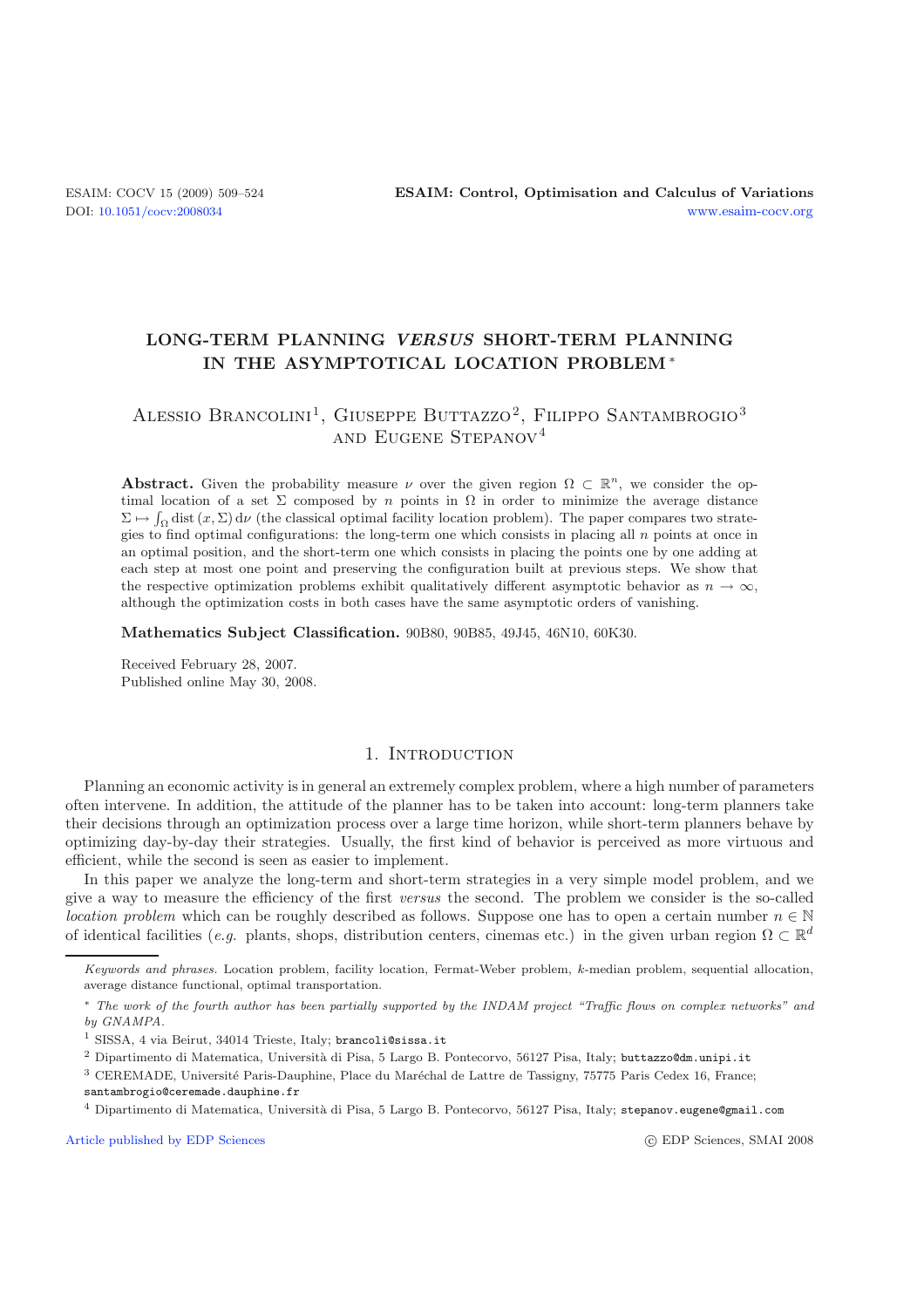which will be modeled by a compact convex set (this convexity assumption is made for simplicity in order to avoid ambiguities between euclidean and geodesic distances). If the density of population in  $\Omega$  is given by a known Borel probability measure  $\nu$ , then the simplest way to measure the optimality of the chosen configuration of facilities modeled by a set  $\Sigma \subset \Omega$  consisting of at most n points (*i.e.*  $\#\Sigma \leq n$ ), is clearly to calculate the average distance the people have to cover to reach the nearest facility

$$
F(\Sigma) := \int_{\Omega} \text{dist}\,(x,\Sigma) \mathrm{d}\nu(x). \tag{1.1}
$$

Hence the owner of the facilities is interested in locating them in such a way as to minimize  $F$ . That is why, if he is able to open all the facilities at once, he would choose a configuration  $\Sigma = \Sigma_n$  solving the following problem.

<span id="page-1-0"></span>**Problem 1.1.** Minimize the functional  $\Sigma \mapsto F(\Sigma)$  subject to the constraints

$$
\Sigma \subset \Omega, \,\#\Sigma \leq n.
$$

We will further refer to such problem as a long-term planning problem since it models the optimal choice of facility location so as to satisfy the global (long-term) needs of the facility owner. If  $\Sigma = \Sigma_n$  solves Problem [1.1,](#page-1-0) we will denote  $l_n := F(\Sigma_n)$  the respective optimal cost. It is worth mentioning that such a problem has been extensively studied (see *e.g.* [\[10](#page-15-0)[,15](#page-15-1)[,16](#page-15-2)] for recent surveys on the subject). Nevertheless a lot of interesting and important questions regarding this problem still remain open.

If, however, the owner of the facilities is unable to open all the facilities immediately (say, if he does not have enough financial resources to do that), he will try to open them one by one, trying to minimize the average distance functional F at each step (*i.e.* when opening each facility), but, of course, taking into consideration the location of facilities already opened at previous steps. Such a short-term optimization strategy amounts to solving the following problem (in the sequel referred to as short-term planning problem).

<span id="page-1-1"></span>**Problem 1.2.** For each  $n \in \mathbb{N}$ ,  $n \geq 1$ , find a set  $\Sigma = \Sigma'_n$  minimizing the functional  $\Sigma \mapsto F(\Sigma)$  subject to the constraints

$$
\Sigma'_{n-1} \subset \Sigma \subset \Omega, \#\Sigma \le n,
$$

where  $\Sigma'_0 := \emptyset$ .

The above model, to the best of our knowledge, can be traced back to  $[17]$ , where the short-term facility allocation strategy is called a *myopic allocation policy* (see also references therein for similar formulations). In the same paper the authors propose also several other allocation strategies which can be considered as intermediate between the short-term and the long-term ones.

We will further denote  $s_n := F(\Sigma'_n)$  the optimal cost of the above short-term optimization problem.

In this paper we discuss the asymptotic behavior of solutions to the above two problems as  $n \to \infty$ , by studying the weak limits (in a suitable sense) of optimal configurations  $\Sigma_n$  and  $\Sigma'_n$  as well as the optimal costs  $l_n$  and  $s_n$ . Namely, we will be interested in finding answers to the following questions.

(A) Find the asymptotic order of  $l_n$  (resp.  $s_n$ ) as  $n \to \infty$ , *i.e.* find an exponent  $\alpha > 0$  such that

$$
C_1 n^{-\alpha} \le l_n \le C_2 n^{-\alpha} \qquad \qquad (\text{resp. } C_1 n^{-\alpha} \le s_n \le C_2 n^{-\alpha})
$$

for some positive constants  $C_1$  and  $C_2$  and for n sufficiently large. To simplify the notation, in the sequel we will write in this case  $l_n \sim n^{-\alpha}$  (resp.  $s_n \sim n^{-\alpha}$ ).

- (B) Find precise asymptotic estimates for  $l_n$  (resp.  $s_n$ ), *i.e.* find  $\lim_n n^\alpha l_n$  (resp.  $\lim_n n^\alpha s_n$ ), or just  $\liminf$ and lim sup, should the limit not exist.
- (C) Describe the asymptotic behavior of the minimizers, *i.e.* find all the weak limits, in a suitable sense, of subsequences of minimizers.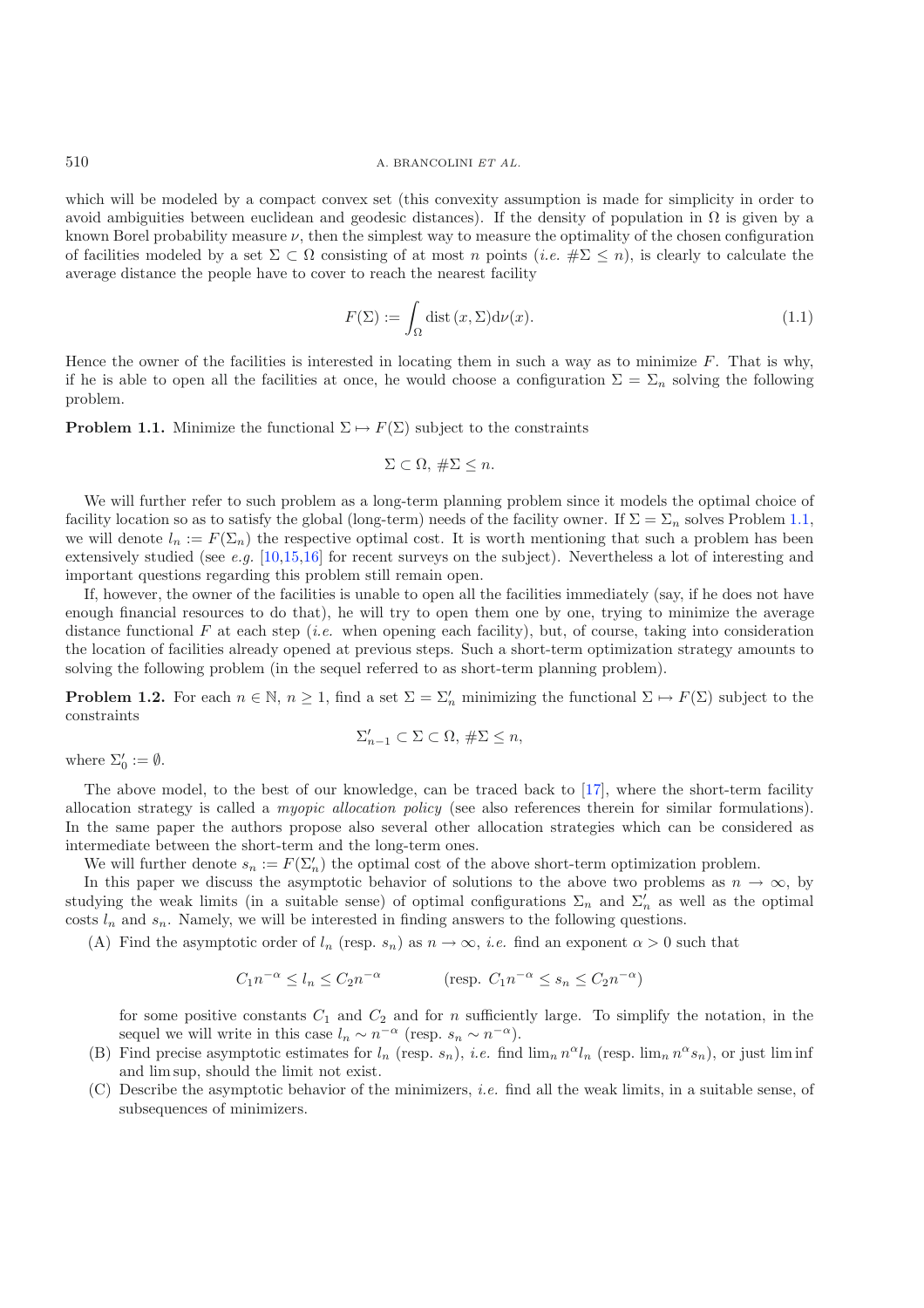In the pioneering paper [\[17\]](#page-15-3) some accurate numerical calculations of optimal short-term configurations for the case of the uniform density on a line and on a two-dimensional square have been provided for rather small values of n. Moreover, some deep insights have been formulated regarding the behavior of solutions. Nevertheless, the above questions have not been explicitly addressed nor even formally posed. In this paper we provide rigorous results concerning the nature of the problem which partially confirm the insights of [\[17\]](#page-15-3), and also go further. In Section [2](#page-2-0) we summarize all the known results on the asymptotic behavior of solutions to the longterm optimization Problem [1.1](#page-1-0) that we need for the purpose of comparison with the short-term optimization Problem [1.2.](#page-1-1) In Sections [3](#page-4-0) and [4](#page-6-0) we show that, although the optimal cost of the short-term optimization Problem [1.2](#page-1-1) has the same order of asymptotic expansion as  $n \to \infty$  (*i.e.* the answer to question (A) is the same for both problems), the two problems are qualitatively different even in the simplest one-dimensional case  $d = 1$ , with  $\nu = \mathcal{L}^1$ . This case is actually treated in details in Section [4,](#page-6-0) where we describe explicitly the algorithm that gives the sequence of points composing  $\Sigma_n'$ . To answer question (B) we prove that the above liminf is different from the corresponding  $\limsup$  and strictly greater than 1 and, for question  $(C)$ , we consider the weak limits in the sense of measures of the distributions of the points and we prove that there is an infinity of cluster points and none of them is the uniform density. Finally, we conclude the paper by some remarks and open questions supported by numerical evidence, as well as the description of a similar problem we feel important for applications.

## <span id="page-2-1"></span>2. The long-term problem

<span id="page-2-0"></span>The asymptotic behavior of the long-term optimal location Problem [1.1](#page-1-0) has been intensively studied both using geometric (see *e.g.* [\[9](#page-15-4)[,10\]](#page-15-0)) and variational methods [\[3](#page-15-5)[,11](#page-15-6)], in the latter case mainly by means of Γ-convergence tools (see [\[8](#page-15-7)] for details on the theory). In order to later make a comparison with the respective properties of the short-term problem, we summarize here the most important properties of this problem. Notice first that

$$
l_n \le Cn^{-1/d}.\tag{2.1}
$$

<span id="page-2-2"></span>This estimate is straightforward, if one considers a set  $\Sigma$  composed by n points placed on a uniform grid of size approximately equal to  $n^{-1/d}$ .

We use Γ-convergence theory to find answers to the questions (A)–(C) posed in the Introduction. In order to apply it, we need to work with functionals defined on a common space, which we choose to be the space of all Borel probability measures  $\mathcal{P}(\Omega)$ . To this aim we identify each set  $\Sigma \subset \Omega$  having  $\#\Sigma < +\infty$  with the measure  $\mu_{\Sigma} \in \mathcal{P}(\Omega)$  defined by

$$
\mu_{\Sigma} := \frac{1}{\#\Sigma} \sum_{x \in \Sigma} \delta_x.
$$

We define now a sequence of functionals on the space  $\mathcal{P}(\Omega)$  by setting

$$
\mathfrak{F}_n(\mu) := \begin{cases} n^{1/d} F(\Sigma), & \text{if } \mu = \mu_{\Sigma}, \#\Sigma \le n, \\ +\infty, & \text{otherwise.} \end{cases}
$$
 (2.2)

The coefficient  $n^{1/d}$  in the above formula prevents the minimization from degenerating and is chosen according to [\(2.1\)](#page-2-1). It is straightforward to recognize that minimizing  $\mathfrak{F}_n$  is equivalent to solving Problem [1.1](#page-1-0) up to the above identification of sets with probability measures.

<span id="page-2-3"></span>Here we give the Γ-convergence result only for the case  $\nu = f \cdot \mathcal{L}^d$ . This result could easily be generalized to a generic measure  $\nu$  by inserting in the Γ-limit only the absolutely continuous part of  $\nu$  with respect to  $\mathcal{L}^d$ . The proof of this theorem, for the case when f is a lower semicontinuous function, can be found in [\[3](#page-15-5)]. Anyway we state such a result under the more general assumption  $f \in L^1(\Omega)$ : the proof of this extension can be deduced from the techniques developed by Mosconi and Tilli in [\[11\]](#page-15-6) for the study of a similar problem (the so-called *irrigation problem*).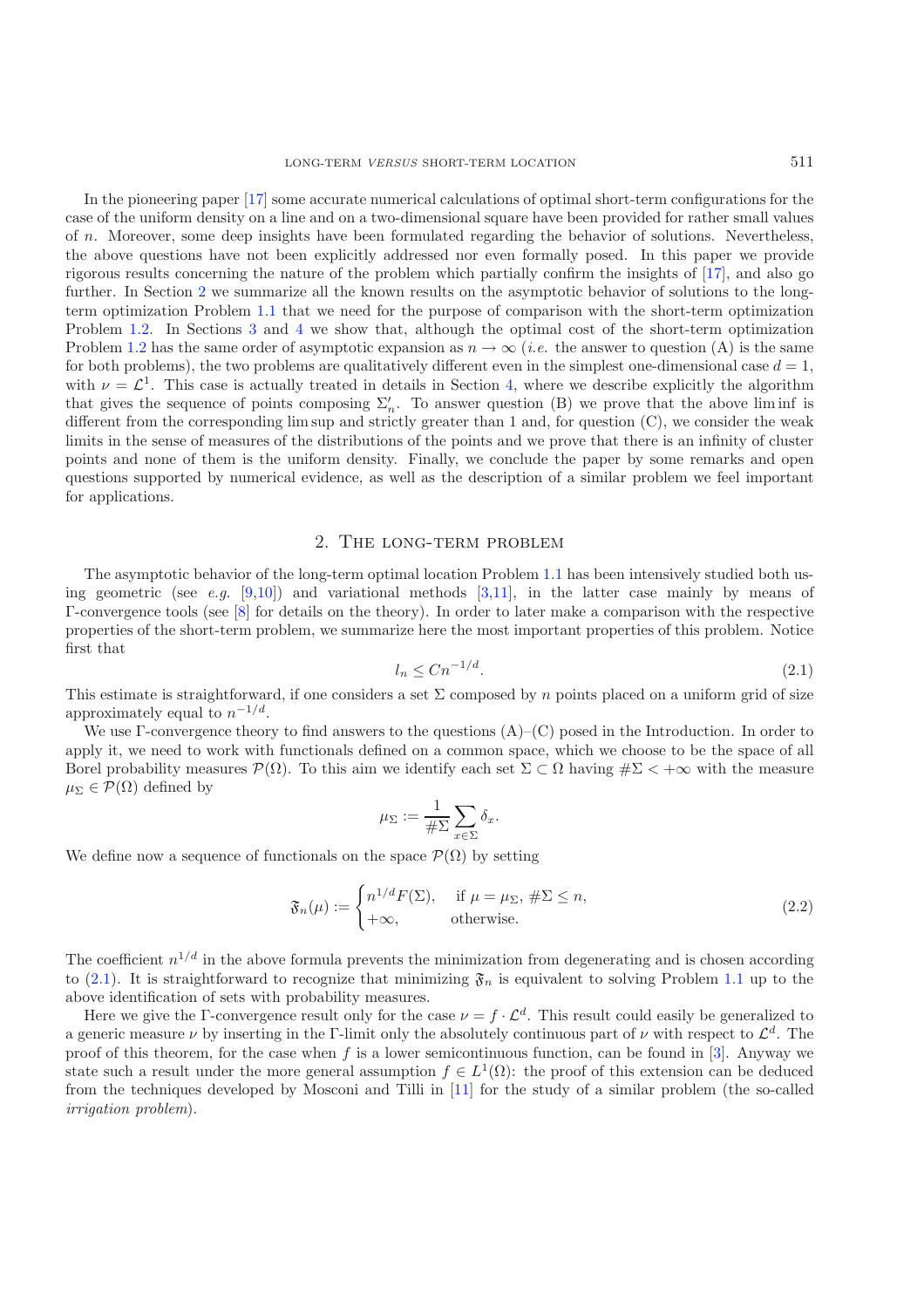**Theorem 2.1.** *The sequence of functionals* {Fn}<sup>n</sup> Γ*-converges with respect to the weak*<sup>∗</sup> *convergence of measures to the functional*  $\mathfrak{F}_{\infty}$ :  $\mathcal{P}(\Omega) \to \mathbb{R}$  *defined by the formula* 

$$
\mathfrak{F}_{\infty}(\mu) := \theta_d \int_{\Omega} \frac{f}{\rho^{1/d}} d\mathcal{L}^d, \quad \text{where } \mu = \rho \cdot \mathcal{L}^d + \mu_{\text{sing}},
$$

*where*  $\rho \in L^1(\Omega)$ ,  $\mu_{sing}$  *stands for the singular part of the measure*  $\mu$  *with respect to*  $\mathcal{L}^d$ *, and*  $\theta_d$  *is a constant depending only on the dimension* d *satisfying*  $0 < \theta_d < \infty$  *and given by* 

$$
\theta_d := \inf \left\{ \liminf_{n} n^{1/d} \int_{[0,1]^d} \text{dist} \left( x, \Sigma_n \right) \, \mathrm{d}x \; : \; \Sigma_n \subset [0,1]^d, \; \# \Sigma_n \leq n \right\}.
$$

The most important consequences of this theorem are summarized in the following corollary and answer the questions we are interested in. For the reader's convenience, we will simply provide a short proof for the optimality of the measure  $\bar{\mu}$  provided by Corollary 2.2 below, where a complete answer to questions (A), (B) and (C) is given.

<span id="page-3-0"></span>**Corollary 2.2.** *The following assertions hold.*

- (A) *One has*  $l_n \sim n^{-1/d}$ .
- (B) *More precisely, one has*

$$
\lim_{n} n^{1/d} l_{n} = \min \{ \mathfrak{F}_{\infty}(\mu) : \mu \in \mathcal{P}(\Omega) \} = \theta_{d} ||f||_{d/(d+1)} > 0.
$$

(C) *Denoting by*  $\mu_n := \mu_{\Sigma_n}$  *the measures associated to a sequence of minimizers for Problem* [1.1](#page-1-0)*, we have that*  $\mu_n \stackrel{*}{\rightharpoonup} \bar{\mu}$  *as*  $n \to \infty$  *in the weak*<sup>\*</sup> *sense of measures, where*  $\bar{\mu}$  *is the unique minimizer of*  $\mathfrak{F}_{\infty}$  *and is given by the formula*

$$
\bar{\mu} = cf^{d/(d+1)} \cdot \mathcal{L}^d \text{ with } c := \left( \int_{\Omega} f^{d/(d+1)} d\mathcal{L}^d \right)^{-1}.
$$

*In particular, if*  $\nu$  *has constant density,* i.e.  $\nu = c \cdot \mathcal{L}^d$ , then  $\bar{\mu}$  *has constant density as well, namely,*  $\bar{\mu} = \nu$ .

*Proof.* This statement comes from well-known properties of Γ-convergence (*i.e.* convergence of minima and of minimizers), once we find the unique minimizer of  $\mathfrak{F}_{\infty}$ . Due to the strictly decreasing nature of  $\mathfrak{F}_{\infty}$  with respect to  $\rho$  on  $\{f > 0\}$  and to the fact that  $\mu_{sing}$  and  $\rho 1_{\{f=0\}}$  do not affect the value of  $\mathfrak{F}_{\infty}$ , it is straightforward that the minimizers should be absolutely continuous and concentrated on  $\{f > 0\}$ . To identify the density of the absolutely continuous part, set  $\lambda := f^{d/(d+1)} \cdot \mathcal{L}^d \mathcal{L} \Omega$ , and  $w := \rho f^{-d/(d+1)}$ . With this notation, finding the minimizers to  $\mathfrak{F}_{\infty}$  is equivalent to minimizing the functional  $w \mapsto \int_{\Omega} w^{-1/d} d\lambda$  over the set

$$
\left\{ w \in L^{1}(\Omega, \lambda), w \ge 0, \int_{\Omega} w \, d\lambda = 1 \right\}.
$$

By convexity of the map  $w \mapsto w^{-1/d}$ , it immediately follows from Jensen inequality that the minimum of the latter functional is attained at a constant function w. This shows  $\bar{\mu} = cf^{d/(d+1)} \cdot \mathcal{L}^d$  and the computation of the constant c follows from the constraint  $\bar{\mu} \in \mathcal{P}(\Omega)$ . At last, the value of min  $\mathfrak{F}_{\infty}$  is obtained by plugging  $\bar{\mu}$ into the expression for  $\mathfrak{F}_{\infty}$ .

The exact values of the constants  $\theta_d$  are known in the one-dimensional and two-dimensional cases. Namely, if  $\Omega = [0,1]$  and  $\nu = \mathcal{L}^1 \Box \Omega$  it is actually easy to compute explicitly the unique minimizer of Problem [1.1](#page-1-0) which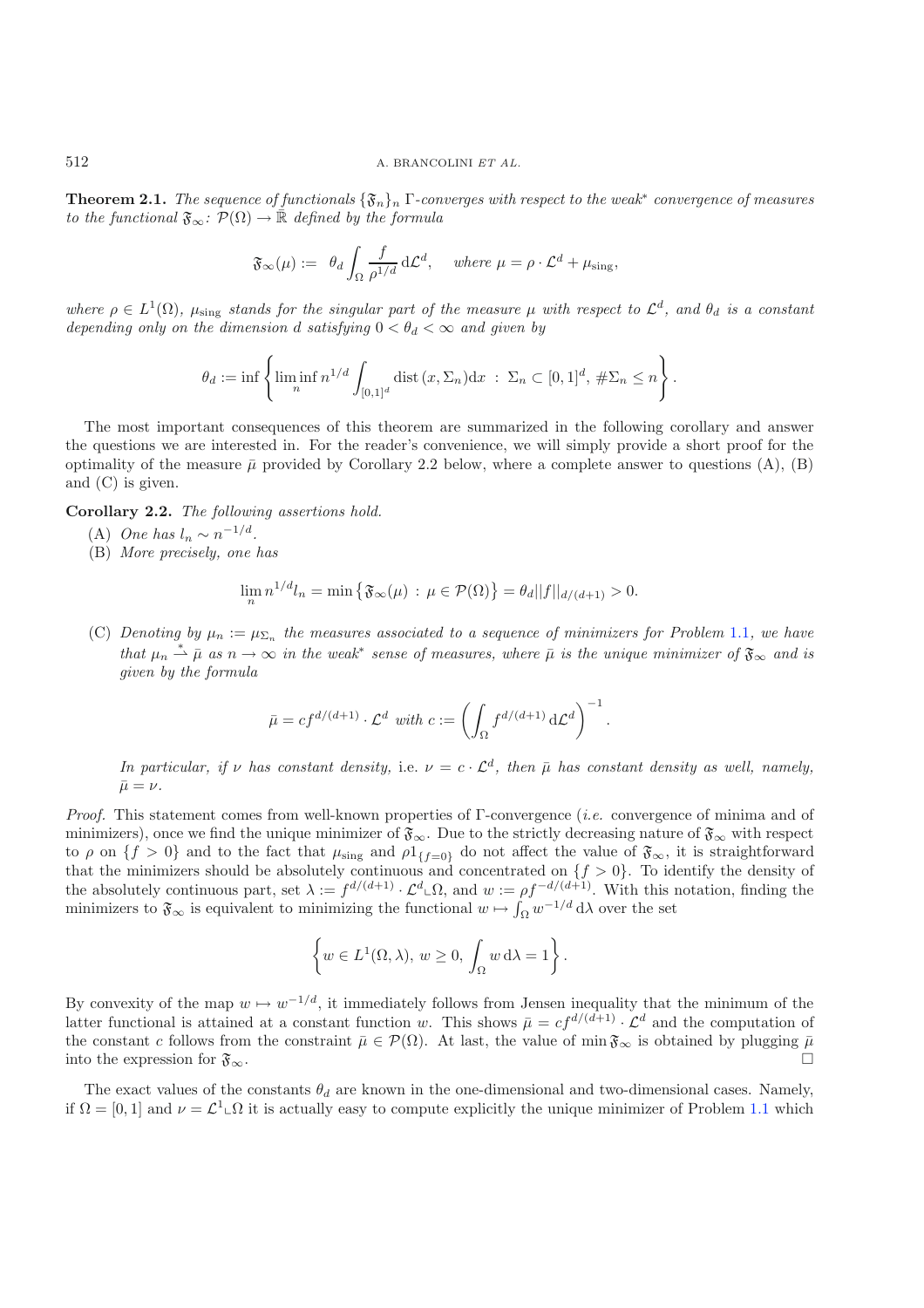is given by the set of n points located at the centers of n equal disjoint intervals forming a partition of  $\Omega$ . In other words, one has

<span id="page-4-1"></span>
$$
\Sigma_n = \bigcup_{i=1}^n \left\{ \frac{2i-1}{2n} \right\}, \quad F(\Sigma_n) = \frac{1}{4n}, \quad \text{so that} \quad \theta_1 = \frac{1}{4}
$$

In the two-dimensional case when  $\Omega = [0,1]^2$  and  $\nu = \mathcal{L}^2 \Box \Omega$  it is known that the configuration of n points placed in centers of regular hexagons, is asymptotically optimal as  $n \to \infty$  (see [\[9\]](#page-15-4) or [\[10](#page-15-0)]), which gives possibility to compute explicitly the constant  $\theta_2$ . Namely one gets

$$
\theta_2 = \int_{\sigma} |x| \,dx = \frac{3\log 3 + 4}{6\sqrt{2} \,3^{3/4}} \approx 0.377
$$

<span id="page-4-0"></span>where  $\sigma \subset \mathbb{R}^2$  stands for the regular hexagon of unit area centered at the origin.

### 3. The short-term problem

In this section we answer question (A) posed in the Introduction regarding the short-term optimal location Problem [1.2.](#page-1-1) Namely, we will show that

$$
s_n \sim n^{-1/d} \tag{3.1}
$$

·

whenever  $\nu \ll \mathcal{L}^d$ , similarly to the asymptotic estimate  $l_n \sim n^{-1/d}$  proved in Section [2.](#page-2-0)

Before proving  $(3.1)$  we find it important to remark that the values  $s_n$  may actually depend not only on n, but also on the chosen sequence of solutions  $\{\Sigma'_n\}$  of the short-term Problem [1.2.](#page-1-1) This is due to the fact that at each minimization step both the position of the next point and the new minimum value may depend on the history, *i.e.* on the configuration chosen on the previous steps. In other words, the choice of the optimal set at each step may affect the minimal values of all the following steps as the following example shows.

**Example 3.1.** Consider the one-dimensional situation  $d = 1$  with  $\Omega := [0, 4]$  and

$$
\nu:=\left(\frac{1}{2}\cdot 1_{[0,1]}+\frac{1}{4}1_{[2,4]}\right)\cdot \mathcal{L}^1.
$$

Then one clearly has that both singletons {1} and {2} are solutions to the short-term location problem at the first step  $n = 1$ , and both give the value  $s_1 = 5/4$ . Now, if one takes  $\Sigma'_1 := \{1\}$ , then at the second optimization<br>step  $n = 2$  we get the unique minimizer  $\Sigma' := \{1, 3\}$  which gives the value  $s_2 = 1/2$ . On the other step  $n = 2$  we get the unique minimizer  $\Sigma_2' := \{1,3\}$ , which gives the value  $s_2 = 1/2$ . On the other hand, if at the first step one takes  $\Sigma' := \{2\}$ , then at the second step one gets the unique minimizer  $\Sigma' := \{1/2, 2$ the first step one takes  $\Sigma_1' := \{2\}$ , then at the second step one gets the unique minimizer  $\Sigma_2' := \{1/2, 2\}$  which gives a different value  $s_2 = 5/8$ .

Coming back to proving  $(3.1)$ , we observe that it is impossible to use the Γ-convergence theory for this purpose. Namely, the constraint  $\Sigma'_{n+1} \supset \Sigma'_n$  which is imposed at each minimization step, actually gives raise<br>to a sequence of problems that once recepted and expressed in terms of probability massures as in Section to a sequence of problems that, once rescaled and expressed in terms of probability measures as in Section [2,](#page-2-0) involve the functionals  $\mathfrak{F}'_n$  given by

$$
\mathfrak{F}'_n(\mu) = \begin{cases} \n\mathfrak{F}_n(\mu), & \text{if either } \mu = \frac{n-1}{n} \mu_{\Sigma'_{n-1}} + \frac{1}{n} \delta_x, \ x \in \Omega, \\ \n\text{or } \mu = \mu_{\Sigma'_{n-1}}, \\ \n+\infty, & \text{otherwise.} \n\end{cases}
$$

It is therefore not difficult to see that, whenever  $\mu_{\Sigma'_h} \stackrel{*}{\to} \bar{\mu}$  in the weak<sup>\*</sup> sense of measures as  $n \to \infty$ , then the Γ-limit functional  $\mathfrak{F}'_{\infty}$  would be finite only on  $\bar{\mu}$  itself. This means that taking the limit of a sequence  $\mu_{\Sigma_n}$  and using the feat that it minimizes  $\mathfrak{F}'$ , gives no additional information on the li using the fact that it minimizes  $\mathfrak{F}'_{\infty}$  gives no additional information on the limit itself. Hence it is not possible to find  $\bar{\mu}$  in this way, contrary to the long-term case. We will therefore analyze the short-term Problem [1.2](#page-1-1) directly, without using Γ-convergence tools.

<span id="page-4-2"></span>The following assertion is valid.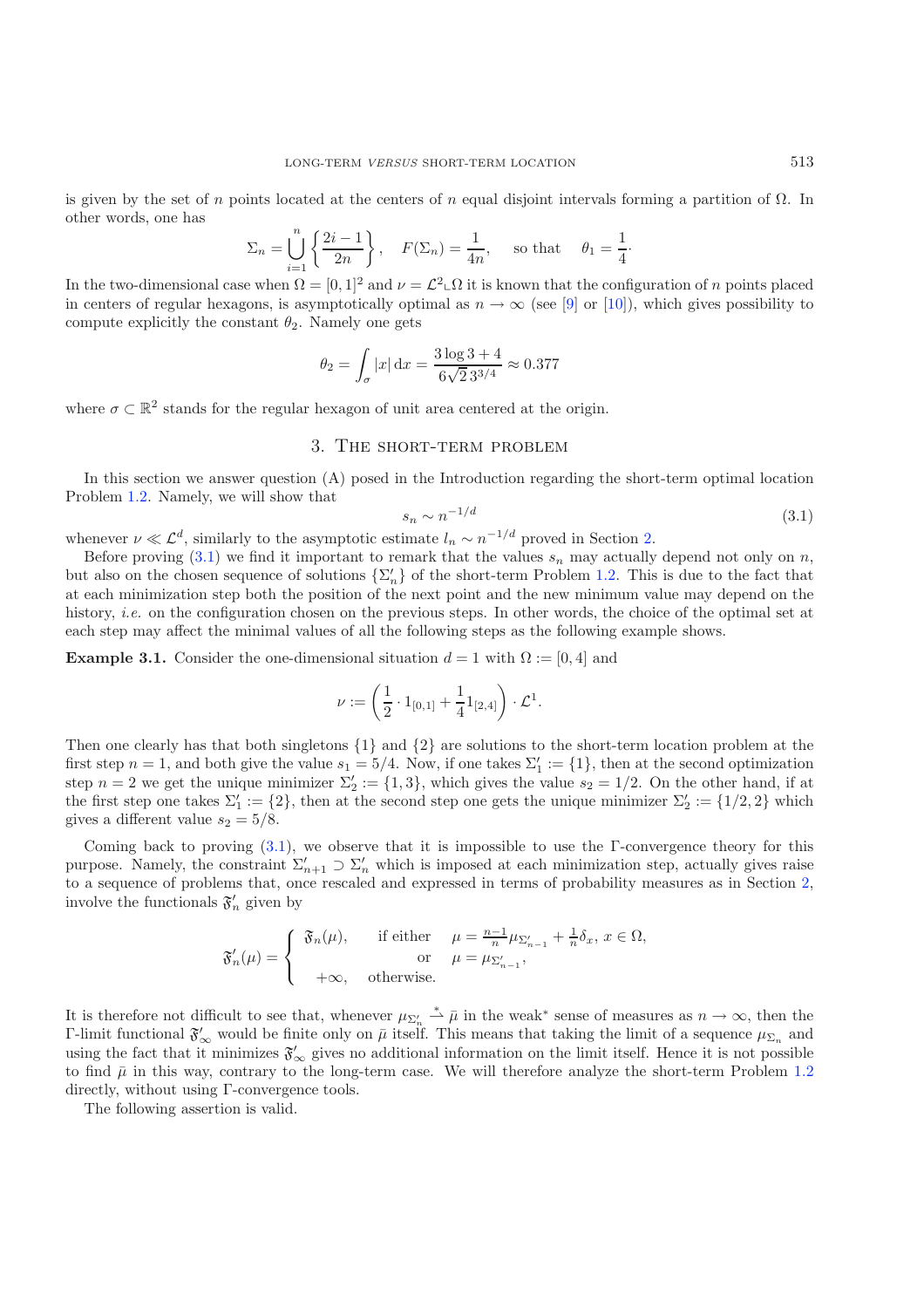**Theorem 3.2.** For any probability measure  $\nu$  there exists a constant  $C_2$  such that

$$
s_n \le C_2 n^{-1/d};
$$

*moreover, if*  $\nu \ll \mathcal{L}^d$ *, there also exists a positive constant*  $C_1$  *such that* 

$$
C_1 n^{-1/d} \le s_n.
$$

The two constants  $C_1$  and  $C_2$  do not depend on the choice of the sequence of solutions to the short-term optimal *location Problem* [1.2](#page-1-1)*. In particular,* [\(3.1\)](#page-4-1) *holds.*

*Proof.* Let  $\{\Sigma'_n\}$  (resp.  $\{\Sigma_n\}$ ) be a sequence of minimizers for the short-term optimal location Problem [1.2](#page-1-1) (resp. long-term optimal location Problem [1.1\)](#page-1-0), where  $\nu = f \cdot \mathcal{L}^d$ ,  $f \in L^1(\Omega)$ . Of course, the long-term cost is lower than the short-term one, namely,

$$
F(\Sigma_n) \le F(\Sigma_n').
$$

This provides the required estimate from below as a consequence of Corollary [2.2,](#page-3-0) under the same assumption of such a corollary.

Now we come back to the case of an arbitrary  $\nu$  and we want to prove an estimate of the form

$$
F(\Sigma'_n) \le Bn^{-1/d}
$$

for a suitable constant B independent of the choice of the sequence of solutions to the short-term optimal location Problem [1.2.](#page-1-1)

Once we have a set  $\Sigma_n'$ , we want to estimate by how much the functional F decreases when we add a point  $x_0 \in \Omega$ . For the sake of brevity denote  $\delta(x) := \text{dist}(x, \Sigma'_n)$ . If we set  $\Sigma := \Sigma'_n \cup \{x_0\}$ , it is clear that for  $x \in B(x_0, \delta(x_0)/4)$  we have dist  $(x, \Sigma) < \delta(x_0)/4$ ,  $\delta(x) > \frac{3}{4}\delta(x_0)$  and hence dist  $(x, \Sigma) < \delta(x) - \delta(x_0)/2$ . Thus, if we set

$$
g(x_0) := \nu\left(B\left(x_0, \frac{\delta(x_0)}{4}\right)\right)\frac{\delta(x_0)}{2},
$$

we get

$$
F(\Sigma) \le F(\Sigma'_n) - g(x_0) \quad \text{and} \quad F(\Sigma'_{n+1}) \le F(\Sigma'_n) - \sup_{x_0 \in \Omega} g(x_0).
$$

To estimate  $\sup_{x_0 \in \Omega} g(x_0)$  we use the inequalities

$$
\int_{\Omega} g(x_0) dx_0 = \int_{\Omega} dx_0 \int_{\Omega} d\nu(x) \frac{\delta(x_0)}{2} 1_{\{|x - x_0| < \delta(x_0)/4\}}(x)
$$
\n
$$
= \int_{\Omega} d\nu(x) \int_{\Omega} \frac{\delta(x_0)}{2} 1_{\{|x - x_0| < \delta(x_0)/4\}}(x_0) dx_0.
$$

We may estimate this last quantity by using the fact that, for  $x_0 \in B(x, \delta(x)/5)$  the condition  $|x-x_0| < \delta(x_0)/4$ is always satisfied as well as the inequality  $\delta(x_0) \geq \frac{4}{5}\delta(x)$ . This implies

$$
\int_{\Omega} g(x_0) dx_0 \ge \int_{\Omega} d\nu(x) \int_{\Omega} \frac{\delta(x_0)}{2} 1_{\{|x-x_0| < \delta(x)/5\}}(x_0) dx_0
$$
  

$$
\ge \int_{\Omega} d\nu(x) \frac{4\omega_d}{2 \cdot 5^{d+1}} \delta(x)^{d+1} \ge \frac{2\omega_d}{5^{d+1}} \left( \int_{\Omega} d\nu(x) \delta(x) \right)^{d+1},
$$

where  $\omega_d$  stands for the volume of the unit ball in  $\mathbb{R}^d$ . The last inequality in the above chain is an application of Jensen inequality since  $\nu$  is a probability measure.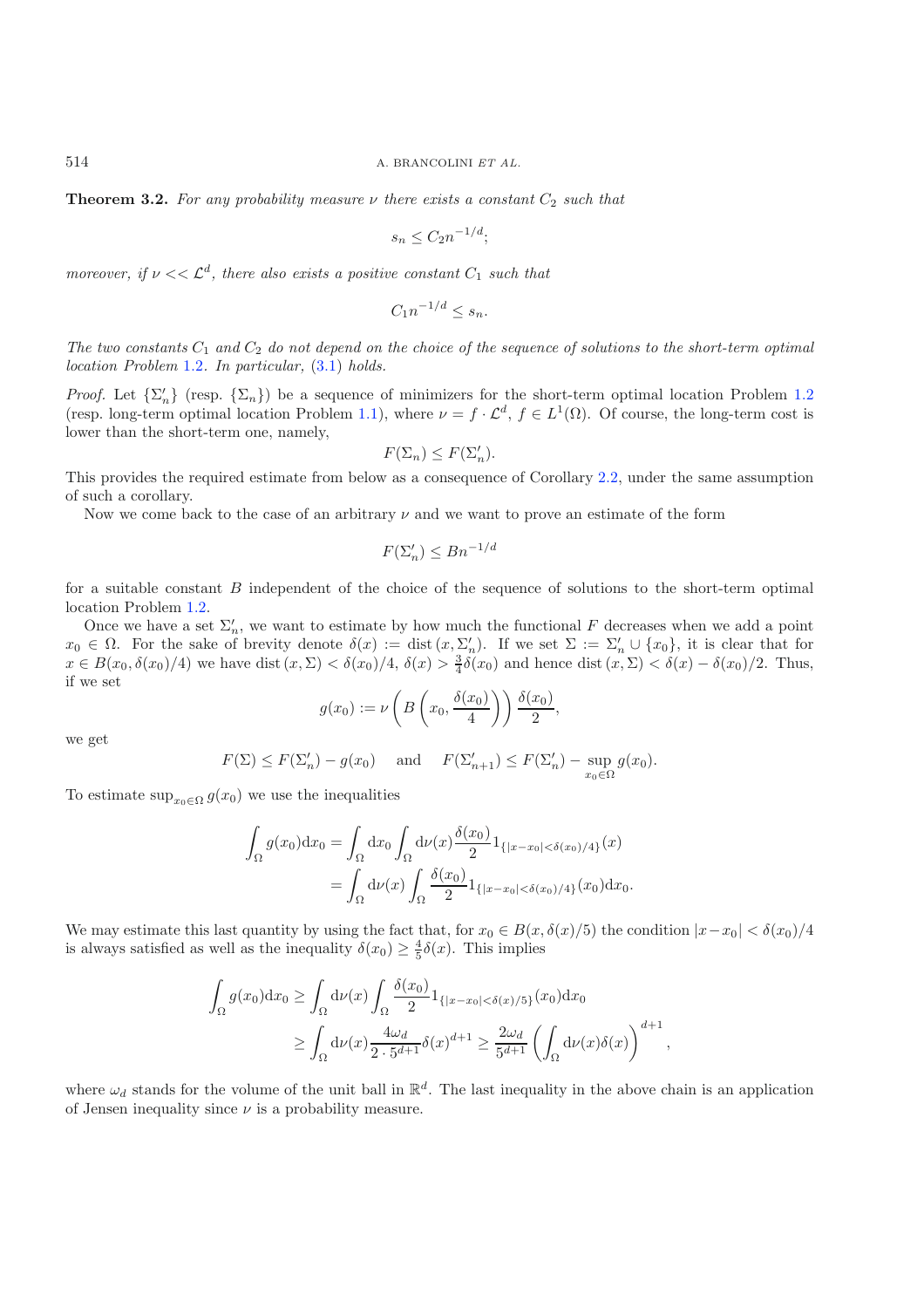We have therefore obtained

$$
\sup_{x_0 \in \Omega} g(x_0) \ge \frac{1}{|\Omega|} \int_{\Omega} g(x_0) dx_0 \ge C \left( \int_{\Omega} d\nu(x) \delta(x) \right)^{d+1} = CF(\Sigma_n')^{d+1},
$$

which implies

$$
F(\Sigma'_{n+1}) \leq F(\Sigma'_n) - CF(\Sigma'_n)^{d+1},
$$

 $F(\Sigma'_{n+1}) \leq F(\Sigma'_{n}) - CF(\Sigma'_{n})^{d+1}$ ,<br>where  $C > 0$  depends only on the dimension d of the underlying space. The conclusion follows now from Lemma [3.4](#page-6-1) below (minding that the value  $s_1$  is independent of the choice of the sequence of solutions to the short-term optimal location Problem 1.2). short-term optimal location Problem [1.2\)](#page-1-1).

**Remark 3.3.** The lower estimate of Theorem [3.2](#page-4-2) is valid whenever  $\nu$  is such that the same estimate holds true for the long-term problem (*i.e.* if  $\nu$  is such that the infimum of the Γ-limit of the sequence  $\mathfrak{F}_n$  is positive). This happens, for instance, whenever  $\nu$  is absolutely continuous with respect to the Lebesgue measure, though it suffices that the absolutely continuous part of  $\nu$  with respect to the Lebesgue measure be nonvanishing. In fact, it can be quite easily proven that the expression of the Γ-limit contains only the latter absolutely continuous part.

<span id="page-6-1"></span>**Lemma 3.4.** *Let*  $\{a_n\}$  *be a sequence of nonnegative numbers satisfying*  $a_{n+1} \le a_n - C a_n^{d+1}$  *for all*  $n \in \mathbb{N}$ *, where*  $C \ge 0$  *of the property of the sumber*  $C \ge 0$  $C \ge \frac{1}{d}$  *for all*  $n \in \mathbb{N}$  $C \ge 0$  *C*  $C > 0$ . Then there exists a number  $B > 0$  *(depending only on*  $a_1$ , C and d), such that  $a_n \leq Bn^{-1/d}$  for all  $n \in \mathbb{N}$ .

*Proof.* The proof will be performed by induction, simultaneously with the choice of B.

The step  $n = 1$  is satisfied choosing  $B \ge a_1$ . Now we look for a condition on B such that the following statement is satisfied: if for some  $n \in \mathbb{N}$  one has  $a_n \leq Bn^{-1/d}$ , then  $a_{n+1} \leq B(n+1)^{-1/d}$ . Since

$$
a_{n+1} \le a_n - Ca_n^{d+1} \le Bn^{-1/d} - Ca_n^{d+1},
$$

then we must impose that

$$
Bn^{-1/d} - Ca_n^{d+1} \le B(n+1)^{-1/d}.
$$

Using again the fact that  $a_n \leq Bn^{-1/d}$ , we get

$$
Bn^{-1/d} \le B(n+1)^{-1/d} + CB^{d+1}n^{-(d+1)/d},
$$

or equivalently

$$
\frac{\left(1+\frac{1}{n}\right)^{1/d}-1}{1/n}\leq CB^d\left(1+\frac{1}{n}\right)^{1/d}.
$$

Minding that

$$
\frac{\left(1+\frac{1}{n}\right)^{1/d}-1}{1/n} \nearrow \frac{d(x^{1/d})}{dx}|_{x=1} = 1/d,
$$

<span id="page-6-0"></span>it is sufficient to impose  $1/d \leq CB^d (1+1/n)^{1/d}$ , or even  $1/d \leq 2CB^d$ . Therefore, the choice  $B := a_1 \vee (1/2)C^{1/d}$  with an equal to be concluded by induction  $(1/2dC)^{1/d}$  suffices for the proof to be concluded by induction.

## 4. The one-dimensional case with uniform measure

In this section we address questions (B) and (C) posed in the Introduction regarding the short-term optimal location Problem [1.2.](#page-1-1) In particular, studying question (B), we will show that, even in a very simple onedimensional situation with  $\nu$  being the uniform measure on an interval, the ratio  $s_n/l_n$  (which is never smaller than one) does not have a limit as  $n \to \infty$ , and hence, neither does  $n^{1/d} s_n$  (although by Th. [3.2](#page-4-2) one has  $n^{1/d} s_n \sim$ 1), since by Corollary [2.2](#page-3-0)  $\lim_{n} n^{1/d}l_n$  exists. Moreover, we will show that in this case even  $\liminf_{n} s_n/l_n > 1$ .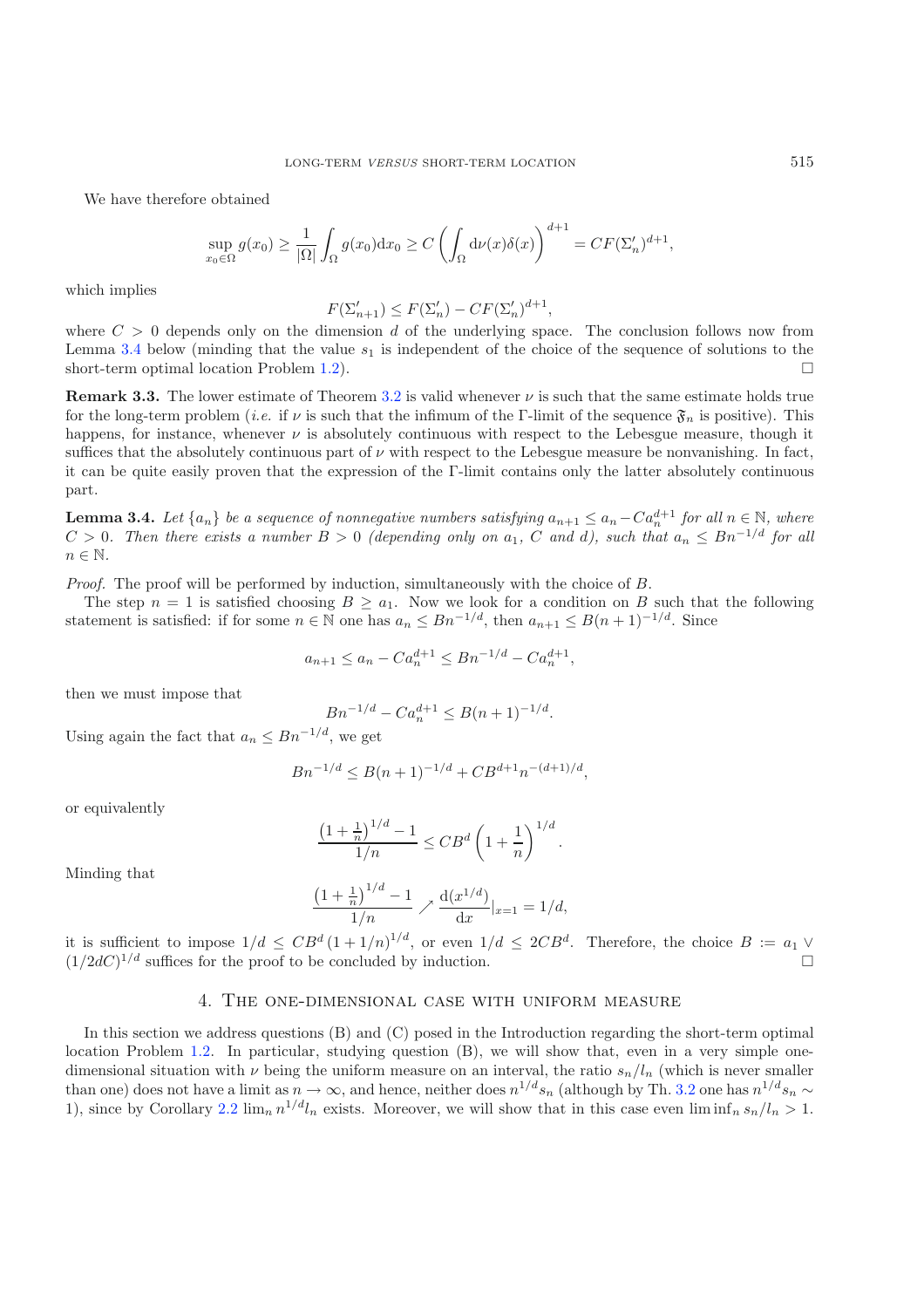<sup>516</sup> A. BRANCOLINI *ET AL.*

We further show that in the same situation there are infinitely many limit measures (in the weak<sup>∗</sup> sense) of the sequences of  $\mu_{\Sigma_n}$  as  $n \to \infty$ , where  $\Sigma_n'$  solves Problem [1.2,](#page-1-1) and what is more, neither of such limit measures is equal to the unique limit measure of the sequence of solutions to the long-term Problem [1.1.](#page-1-0)

In this section we restrict ourselves to the case  $\Omega = [0, 1]$  and  $\nu = \mathcal{L}^1$ . We will further identify each set  $\Sigma \subset \Omega$ having finite number of points with the partition of  $\Omega$  by the points of  $\Sigma$ . Namely, if  $\Sigma = \{x_1, \ldots, x_k\}$ , we will always order the elements of  $\Sigma$  in such a way that

$$
x_1 < x_2 < \ldots < x_k
$$

and identify  $\Sigma$  with the partition of  $\Omega$  given by the intervals  $(\Delta_i)_{i=1}^{k+1}$ , where

$$
\Delta_1 := [0, x_1], \Delta_2 := [x_1, x_2], \dots, \Delta_k = [x_{k-1}, x_k], \Delta_{k+1} := [x_k, 1].
$$

The intervals  $\Delta_1$  and  $\Delta_{k+1}$  will be further called *external intervals*, while all the other intervals of this partition will be called *internal intervals*. We will also identify the same set with the  $(k + 1)$ -dimensional vector whose entries are the lengths of the intervals of the respective partition

$$
(|\Delta_1|,\ldots,|\Delta_{k+1}|)=(x_1,x_2-x_1,x_3-x_2,\ldots,x_k-x_{k-1},1-x_k),
$$

and we write

$$
\Sigma \simeq (x_1, x_2 - x_1, x_3 - x_2, \dots, x_k - x_{k-1}, 1 - x_k).
$$

For instance, the set  $\{1/3, 2/3\}$  is identified with the respective partition of [0, 1], and with the vector  $(1/3, 1/3, 1/3), i.e. \{1/3, 2/3\} \simeq (1/3, 1/3, 1/3).$  The intervals  $[0, 1/3]$  and  $[2/3, 1]$  are external intervals while the interval  $[1/3, 2/3]$  is internal.

<span id="page-7-0"></span>**Proposition 4.1.** *Given a*  $\Sigma_k \subset \Omega$ *, assume that*  $\Sigma_k \simeq (\lambda_1, \ldots, \lambda_{k+1})$ *, and let*  $\Sigma_{k+1}$  *be a minimizer of* F *over all sets*  $\Sigma \subset \Omega$  *such that*  $\Sigma \supset \Sigma_k$  *and*  $\#\Sigma_{k+1} = k+1$ *. Then*  $\Sigma_{k+1} = \Sigma_k \cup \{x\}$ *, while either of the following two conditions hold.*

(1) *Either* x *is the center of some internal interval*  $\Delta_i$ *, so that* 

$$
\Sigma_{k+1} \simeq (\lambda_1, \ldots, \lambda_{i-1}, \lambda_i/2, \lambda_i/2, \lambda_{i+1}, \ldots, \lambda_{k+1}),
$$

*while*

$$
F(\Sigma_{k+1}) = F(\Sigma_k) - \lambda_i^2/8;
$$

(2) *or* x divides some external interval  $\Delta_1$  *or*  $\Delta_{k+1}$  *with the length ratio* 1:2 *closer to the boundary of* [0, 1]*, so that*

$$
\Sigma_{k+1} \simeq (\lambda_1/3, 2\lambda_1/3, \lambda_2, \dots, \lambda_{k+1}) \text{ or } \Sigma_{k+1} \simeq (\lambda_1 \dots, \lambda_k, 2\lambda_{k+1}/3, \lambda_{k+1}/3)
$$

*while*

$$
F(\Sigma_{k+1}) = F(\Sigma_k) - \lambda_i^2/3,
$$

*where*  $i = 1$  *(if*  $x \in \Delta_1$ *)* or  $i = k + 1$  *(if*  $x \in \Delta_{k+1}$ *).* 

*Proof.* If  $x \in \Delta_i$ ,  $i \notin \{1, k+1\}$  (*i.e.*  $\Delta_i$  is internal), then

$$
F(\Sigma_{k+1}) = \int_{[0,1]\setminus\Delta_i} \text{dist}(z,\Sigma_k) dz + \int_{\Delta_i} \text{dist}(z,\{x_{i-1},x,x_i\}) dz
$$

$$
= \int_0^1 \text{dist}(z,\Sigma_k) dz - \frac{(x_i - x)(x - x_{i-1})}{2},
$$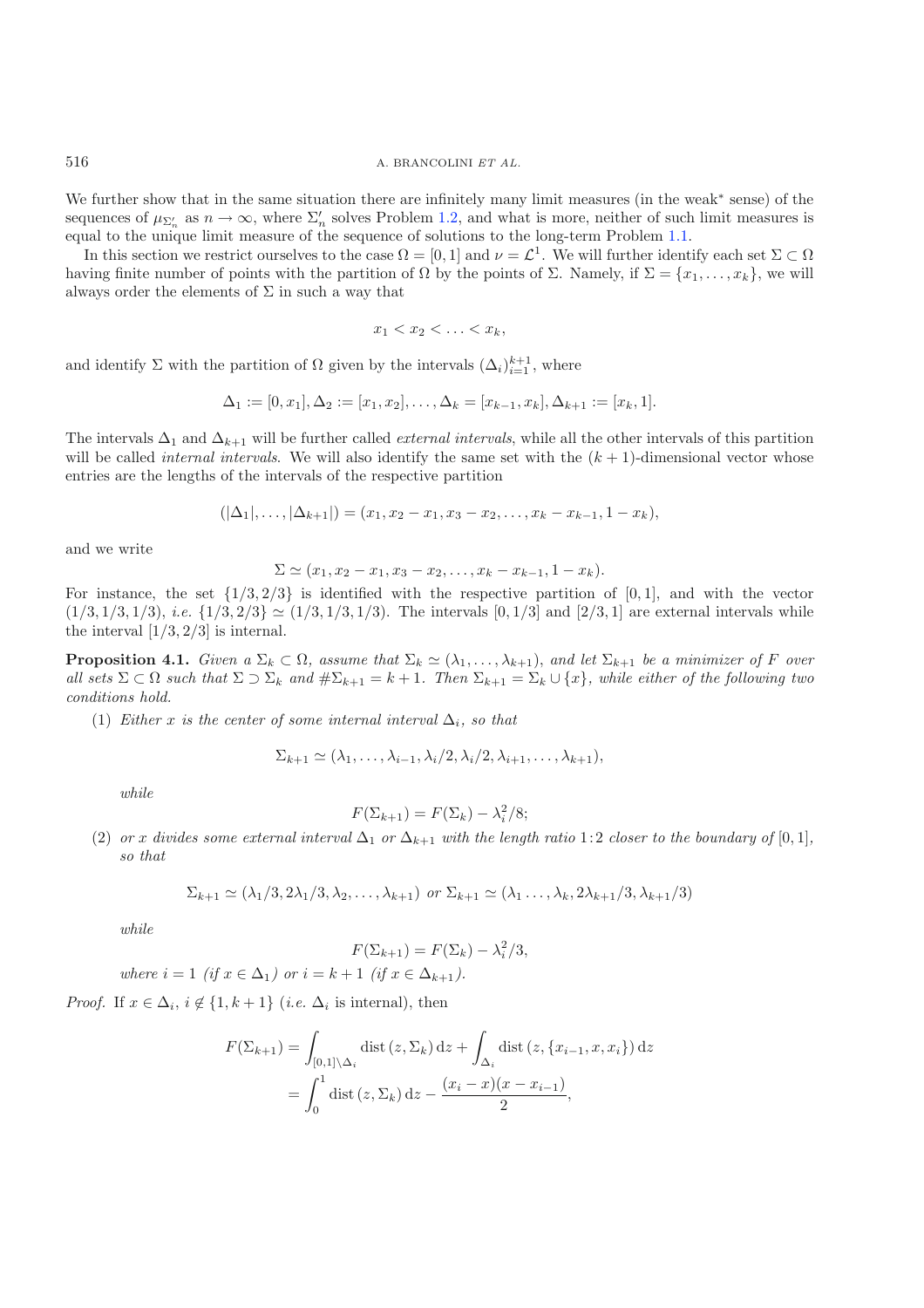and to conclude, it is enough to maximize the last quadratic function of x. The case when  $\Delta_i$  is external, say,  $i = 1$  (the case  $i = k + 1$  is completely symmetric), is absolutely analogous, once one notes that

$$
F(\Sigma_{k+1}) = \int_{[0,1] \setminus \Delta_1} \text{dist}(z, \Sigma_k) dz + \int_{\Delta_i} \text{dist}(z, \{x, x_1\}) dz
$$
  
= 
$$
\int_0^1 \text{dist}(z, \Sigma_k) dz - \frac{x_1^2}{2} - \left(\frac{x^2}{2} + \frac{(x_1 - x)^2}{4}\right)
$$
  
= 
$$
F(\Sigma_k) - \frac{3x^2 - 2x_1x + x_1^2}{4}.
$$

Here as well it is sufficient to maximize the quadratic part.  $\Box$ 

We will further say that the point  $x \in \Delta_i$  is in optimal position, if either  $\Delta_i$  is an internal interval and x is its center, or  $\Delta_i$  is an external interval, and x divides it with the length ratio 1:2 closer to the boundary of [0, 1]. The above proposition says that whenever  $\Sigma_k \subset \Omega$ ,  $\#\Sigma_k = k$  and  $\Sigma_{k+1} \subset \Omega$ ,  $\#\Sigma_{k+1} = k+1$  solve Problem [1.2,](#page-1-1) then  $\Sigma_{k+1} = \Sigma_k \cup \{x\}$  with x in optimal position.

We set now

$$
\Omega_i := \left[ \frac{1}{2 \cdot 3^{i+1}}, \frac{1}{2 \cdot 3^i} \right] \cup \left[ 1 - \frac{1}{2 \cdot 3^i}, 1 - \frac{1}{2 \cdot 3^{i+1}} \right], \qquad i \in \mathbb{N},
$$

<span id="page-8-0"></span>so that, clearly  $\{\Omega_i\}_i$  gives a partition of  $\Omega$ , while  $|\Omega_i| = 2/3^{i+1}$ . This allows us to formulate the following corollary to the above Proposition [4.1.](#page-7-0)

**Corollary 4.2.** Let  $\Sigma'_k \subset \Omega$ ,  $\#\Sigma'_k = k$  be a solution to Problem [1.2](#page-1-1). Then, for the corresponding partition of  $\Omega$ *one has that for each interval*  $\Delta_i$  *there exists a unique couple of numbers*  $(j, h) \in \mathbb{N}^2$ *, such that*  $|\Delta_i| = 3^{-j}2^{-h}$ *, while*

(1) *if*  $\Delta_i$  *is internal, then*  $j \geq 1$  *and*  $\Delta_i \subset \Omega_j$ *;* 

(2) *if*  $\Delta_i$  *is external* (i.e.  $i = 1$  *or*  $i = k + 1$ *), then*  $h = 1$  *and* 

$$
j = \begin{cases} 0, & k = 1, \\ j_0 \text{ or } j_0 - 1, & otherwise, \end{cases}
$$

*where*  $j_0 := \sup\{j : \Omega_j \supset \Delta_m \text{ for some } m = 2, \ldots, k\}.$ 

*Proof.* The proof is easily obtained by induction on k.

Consider an arbitrary  $\Sigma'_k \simeq (\lambda_1, \ldots, \lambda_{k+1})$  solving Problem [1.2.](#page-1-1) Thanks to the Corollary [4.2](#page-8-0) we will identify each number  $\lambda_i$  corresponding to the internal interval  $\Delta_i$  with the respective couple  $(j, h) \in \mathbb{N}^2$ ,  $j \geq 1$ , such that  $\lambda_i = 3^{-j}2^{-h}$ . We will further identify every external interval  $\Delta_i$  with the couple  $(j + 1/2, -1/2)$ , where  $j \in \mathbb{N}$  is such that  $\lambda_i = 3^{-j}2^{-1}$  (the reason for the latter identification will be explained in a moment).

Consider now the set D of couples  $(j, h) \in \mathbb{R}^2$ , where  $(j, h) \in \mathbb{N}^2$ ,  $j \geq 1$ , or  $j \in \mathbb{N} + 1/2$ ,  $h = -1/2$ . We have that each interval  $\Delta_i$ , and each  $\lambda_i$  is identified with a unique point  $d_{\lambda_i} \in D$ . We introduce the ordering on D according to the following definition.

**Definition 4.3.** We denote  $(j_2, h_2) \succ (j_1, h_1)$ , if

$$
h_2 - h_1 + (j_2 - j_1) \log 3 / \log 2 < 0.
$$

Observe that the above relation well orders the set D. We have now the following simple assertion.

<span id="page-8-1"></span>**Proposition 4.4.** Let  $\Sigma'_k \subset \Omega$ ,  $\#\Sigma'_k = k$  be a solution to Problem [1.2](#page-1-1). Let  $p, q \in \{1, ..., k+1\}$ , and consider  $d_{\lambda_p} = (j_{\lambda_p}, h_{\lambda_p}), d_{\lambda_q} = (j_{\lambda_q}, h_{\lambda_q}) \in D$ . Consider  $\Sigma_{k+1}^p := \Sigma_k' \cup \{x^p\}$  and  $\Sigma_{k+1}^q := \Sigma_k' \cup \{x^q\}$ , where  $x^p \in \Delta_p$ <br>and  $x^q \in \Delta$  are in optimal positions. If  $d_{\lambda_p} \succ d_{\lambda_p}$  then *and*  $x^q \in \Delta_q$  *are in optimal positions. If*  $d_{\lambda_q} \succ d_{\lambda_p}$ , *then* 

$$
F(\Sigma_{k+1}^p) > F(\Sigma_{k+1}^q).
$$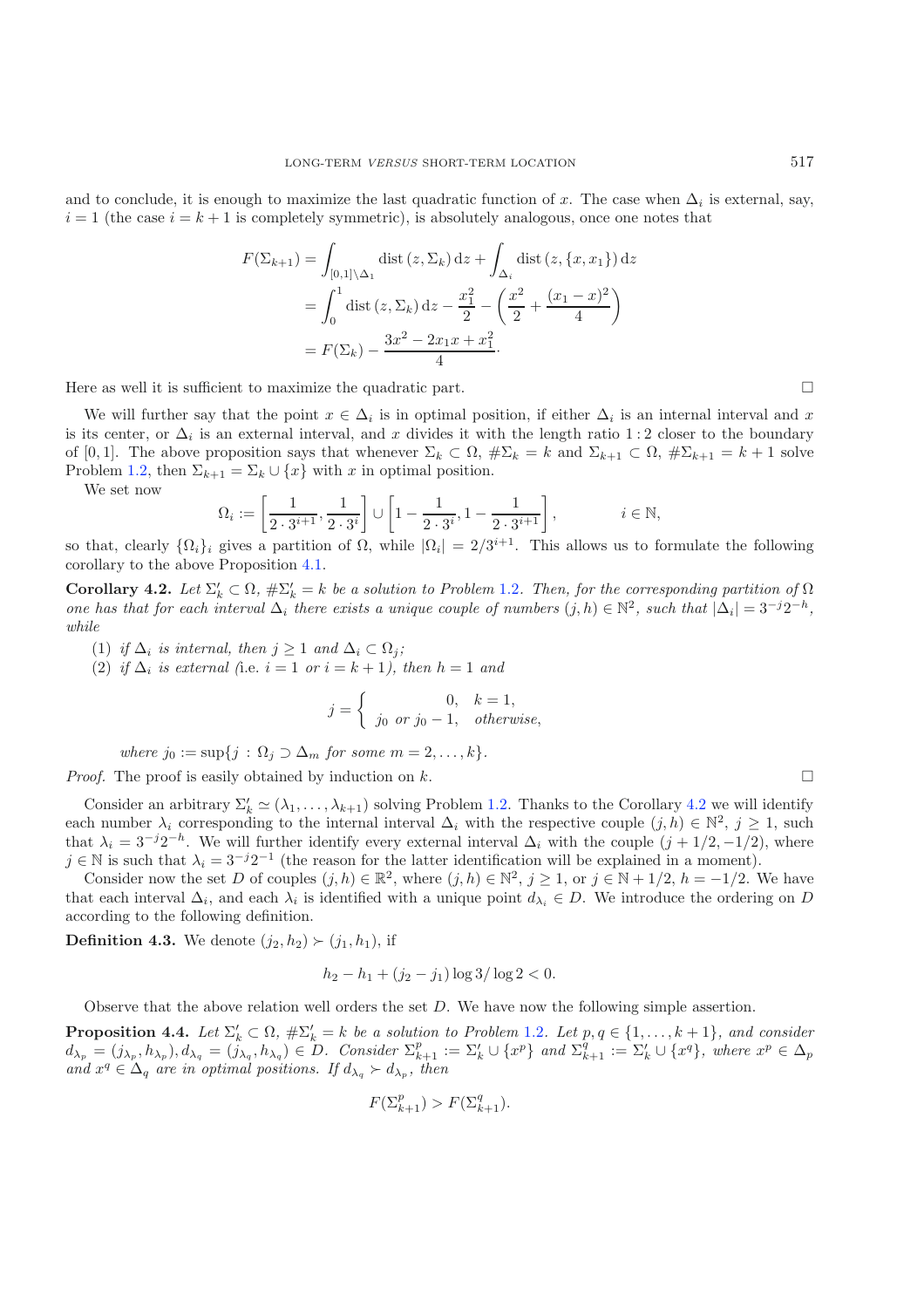<sup>518</sup> A. BRANCOLINI *ET AL.*

*Proof.* One considers separately three cases.

**Case 1.** Both  $\Delta_p$  and  $\Delta_q$  are internal intervals. Then

$$
F(\Sigma_{k+1}^p) = F(\Sigma_k') - \lambda_p^2 / 8
$$
  
=  $F(\Sigma_k') - 3^{-2j_{\lambda_p}} 2^{-2h_{\lambda_p}} / 8$   
>  $F(\Sigma_k') - 3^{-2j_{\lambda_q}} 2^{-2h_{\lambda_q}} / 8 = F(\Sigma_{k+1}^p),$ 

because h<sup>λ</sup>*<sup>q</sup>* − h<sup>λ</sup>*<sup>p</sup>* + (j<sup>λ</sup>*<sup>q</sup>* − j<sup>λ</sup>*<sup>p</sup>* ) log 3/ log 2 < 0 implies 3−2j*λp* 2−2h*λp* < 3−2j*λq* 2−2h*λq* .

**Case 2.** One of the intervals (say,  $\Delta_p$ ) is internal, another one  $(\Delta_q)$  is external. Then, minding that  $h_{\lambda_p} = -1/2$ , and hence  $\lambda_p = 3^{-j_{\lambda_p}+1/2}2^{-1} = 3^{-j_{\lambda_p}-1/2}2^{2h_{\lambda_p}}$ , we get

$$
F(\Sigma_{k+1}^p) = F(\Sigma_k') - \lambda_p^2 / 3
$$
  
=  $F(\Sigma_k') - 3^{-2j_{\lambda_p}} 2^{4h_{\lambda_p}}$   
=  $F(\Sigma_k') - 3^{-2j_{\lambda_p}} 2^{4h_{\lambda_p}}$   
>  $F(\Sigma_k') - 3^{-2j_{\lambda_q}} 2^{-2h_{\lambda_q}} / 8 = F(\Sigma_{k+1}^p),$ 

because  $h_{\lambda_q} - h_{\lambda_p} + (j_{\lambda_q} - j_{\lambda_p}) \log 3 / \log 2 < 0$  and  $h_{\lambda_p} = -1/2$  implies  $3^{-2j_{\lambda_p}} 2^{-h_{\lambda_p}} < 3^{-2j_{\lambda_q}} 2^{-2h_{\lambda_q}} / 8$ .

**Case 3.** Both intervals  $\Delta_p$  and  $\Delta_q$  are external, so that  $\lambda_p = 3^{-j_{\lambda_p}+1/2}2^{-1}$  and  $\lambda_q = 3^{-j_{\lambda_q}+1/2}2^{-1}$ , while  $j_{\lambda_q} < j_{\lambda_p}$ . Then

$$
F(\Sigma_{k+1}^p) = F(\Sigma_k') - \lambda_{\lambda_p}^2 / 3
$$
  
=  $F(\Sigma_k') - 3^{-2j_{\lambda_p}+1} 2^{-2} / 3$   
>  $F(\Sigma_k') - 3^{-2j_{\lambda_q}+1} 2^{-2} / 3 = F(\Sigma_{k+1}^p).$ 

As an immediate consequence of Proposition [4.4](#page-8-1) we get the following theorem.

<span id="page-9-0"></span>**Theorem 4.5.** Let  $\Sigma'_k \subset \Omega$ ,  $\#\Sigma'_k = k$  be a solution to Problem [1.2](#page-1-1). Let  $d = (j, h) \in D$  be maximal (with respect *to the order*  $\succ$ ) among the elements  $d_{\lambda_q} \in D$  *corresponding to*  $q \in \{1, \ldots, k+1\}$ *. If*  $\Sigma'_{k+1} \subset \Omega$ ,  $\# \Sigma'_{k+1} = k+1$  selection and  $p \in \{1, \ldots, k+1\}$  is each  $k+1$  is each  $k+1$ . *solves Problem* [1.2](#page-1-1), then  $\Sigma'_{k+1} = \Sigma'_{k} \cup \{x\}$  where  $x \in \Delta_p$  *is in optimal position and*  $p \in \{1, \ldots, k+1\}$  *is such* that  $d - d$ , (such an element may be nonunique) *that*  $d = d_{\lambda_p}$  *(such an element may be nonunique).* 

<span id="page-9-1"></span>We are now able to formulate the following statement which says exactly what the sequence  $\{\Sigma_k'\}$  of solutions to Problem [1.2](#page-1-1) looks like in the particular case we are considering.

**Corollary 4.6.** *Enumerate* D *in the order given by the relation*  $\succ$ , so that  $D = \{d(i)\}_{i=1}^{\infty}$ ,  $d(i+1) \succ d(i)$ .<br>The sequence of solutions  $\sum_{i=1}^{i} C_i Q_i + \sum_{j=1}^{i} L_j P_j$  and the description the following way by induc The sequence of solutions  $\Sigma'_k \subset \Omega$ ,  $\#\Sigma'_k = k$  to Problem [1.2](#page-1-1) can be described in the following way by induction *on*  $(D, \succ)$ *. Each*  $d(i) = (j(i), h(i)) \in D$  *gives rise to a part*  $S<sup>i</sup>$  *of the sequence of optimal sets.* 

- $S^0$  consists of the unique set  $\Sigma'_1 \simeq (1/2, 1/2)$ .<br>
The set  $S^{i+1}$  consists of the sets  $S'$
- The set  $S^{i+1}$  consists of the sets  $\Sigma'_{k+1}, \ldots, \Sigma'_{h}$ , where  $\Sigma'_{k}$  is the last element of  $S^{i}$ ,

$$
\Sigma'_{j+1} = \Sigma'_{j} \cup \{x_j\}, \qquad j = k, \dots, h-1,
$$

 $h := k + 2^{h(i)} - 1$ ,  $x_j \in \Delta_p \subset \Omega_{j(i)}$  *in optimal position, and*  $p \in \{1, \ldots, j\}$  *is an arbitrary index satisfying*  $d(i) = d_{\lambda_p}$ .

*Proof.* The proof is easily obtained by induction on the well-ordered set  $(D, \succ)$ .

**Remark 4.7.** An easy consequence of what has been proven so far, is that in the case we are considering (that is, when  $\nu$  is the uniform measure over the interval) the value of  $s_n$  does not depend on the particular sequence of solutions  $\{\Sigma'_n\}$  to short-term Problem [1.2,](#page-1-1) *i.e.* it depends only on the index *n*.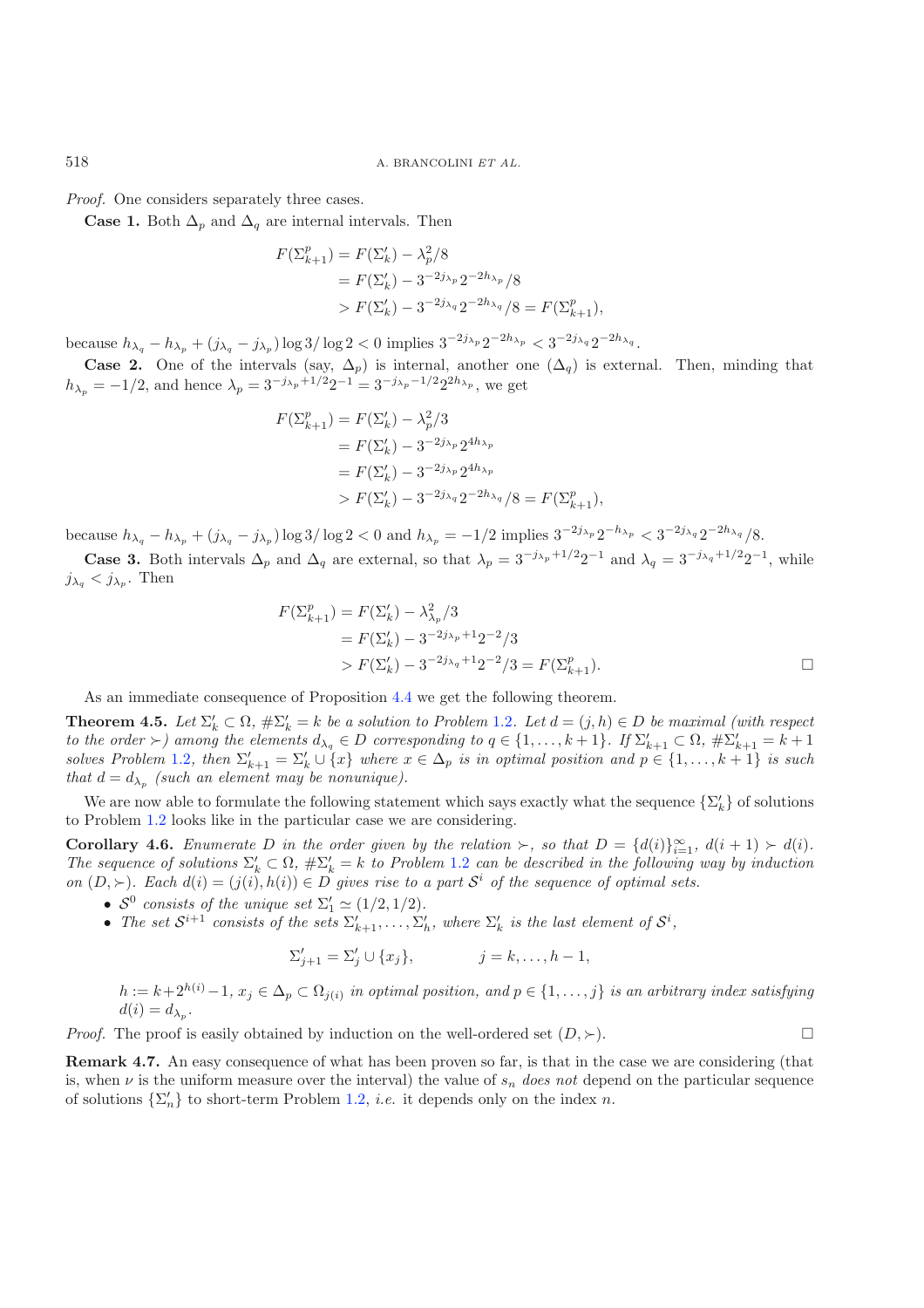**Example 4.8.** We consider the first elements of the possible sequences of solutions  $\Sigma'_k \subset \Omega$ ,  $\# \Sigma'_k = k$  to Problem [1.2.](#page-1-1)

(1)  $i = 0, S^0 = {\Sigma'_1},$  where

$$
\Sigma_1' \simeq (1/2, 1/2).
$$

(2)  $i = 1, d(1) := (j(1), h(1)) = (-1/2, -1/2) \in D$ . From  $d(1) = d_{\lambda_p}$  we get  $\lambda_p = 3^{-j(1)+1/2}2^{-1} = 1/2$ , which corresponds to the two external intervals of length  $1/2$ . Hence,  $S^1 := \{\Sigma'_2, \Sigma'_3\}$ , where

either 
$$
\Sigma'_2 \simeq (1/6, 1/3, 1/2)
$$
 or  $\Sigma'_2 \simeq (1/2, 1/3, 1/6)$ ,  
 $\Sigma'_3 \simeq (1/6, 1/3, 1/3, 1/6)$ .

(3)  $i = 2$ ,  $d(2) := (j(2), h(2)) = (1, 0) \in D$ . From  $d(2) = d_{\lambda_p}$  we get  $\lambda_p = 3^{-j(2)}2^{-h(2)} = 1/3$ , which corresponds to the two internal intervals of length 1/3, both belonging to  $\Omega_{i(2)} = \Omega_1$ . Hence,  $S^2$  :=  $\{\Sigma_4', \Sigma_5'\},$  where

either 
$$
\Sigma'_4 \simeq (1/6, 1/6, 1/6, 1/3, 1/6)
$$
 or  $\Sigma'_4 \simeq (1/6, 1/3, 1/6, 1/6, 1/6)$ ,  
 $\Sigma'_5 \simeq (1/6, 1/6, 1/6, 1/6, 1/6, 1/6)$ .

(4)  $i = 3, d(3) := (j(3), h(3)) = (1/2, -1/2) \in D$ . From  $d(3) = d_{\lambda_p}$  we get  $\lambda_p = 3^{-j(3)-1/2}2^{-1} = 1/6$ , which corresponds to the two external intervals of length  $1/6$ . Hence,  $S^3 := \{\Sigma'_6, \Sigma'_7\}$ , where

either 
$$
\Sigma'_4 \simeq (1/18, 1/9, 1/6, 1/6, 1/6, 1/6, 1/6)
$$
  
or  $\Sigma'_4 \simeq (1/6, 1/6, 1/6, 1/6, 1/6, 1/9, 1/18)$ ,  
 $\Sigma'_5 \simeq (1/18, 1/9, 1/6, 1/6, 1/6, 1/6, 1/9, 1/18)$ .

(5)  $i = 4$ ,  $d(4) := (j(4), h(4)) = (1, 1) \in D$ . From  $d(4) = d_{\lambda_p}$  we get  $\lambda_p = 3^{-j(4)}2^{-h(4)} = 1/6$ , which corresponds to the four internal intervals of length 1/6, all belonging to  $\Omega_{j(4)} = \Omega_1$ . Hence,  $S^3$  :=  $\{\Sigma_8', \Sigma_9', \Sigma_{10}', \Sigma_{11}'\}$ , where

either 
$$
\Sigma_8' \simeq (1/18, 1/9, 1/12, 1/12, 1/6, 1/6, 1/6, 1/9, 1/18)
$$
  
\nor  $\Sigma_8' \simeq (1/18, 1/9, 1/6, 1/12, 1/12, 1/6, 1/9, 1/18)$   
\nor  $\Sigma_8' \simeq (1/18, 1/9, 1/6, 1/6, 1/12, 1/12, 1/6, 1/9, 1/18)$   
\nor  $\Sigma_8' \simeq (1/18, 1/9, 1/6, 1/6, 1/12, 1/12, 1/9, 1/18)$ ,  
\neither  $\Sigma_9' \simeq (1/18, 1/9, 1/12, 1/12, 1/12, 1/12, 1/6, 1/6, 1/9, 1/18)$   
\nor  $\Sigma_9' \simeq (1/18, 1/9, 1/12, 1/12, 1/6, 1/12, 1/12, 1/6, 1/9, 1/18)$   
\nor  $\Sigma_9' \simeq (1/18, 1/9, 1/12, 1/12, 1/6, 1/6, 1/12, 1/12, 1/9, 1/18)$   
\nor  $\Sigma_9' \simeq (1/18, 1/9, 1/6, 1/12, 1/12, 1/12, 1/12, 1/6, 1/9, 1/18)$   
\nor  $\Sigma_9' \simeq (1/18, 1/9, 1/6, 1/12, 1/12, 1/6, 1/12, 1/12, 1/9, 1/18)$   
\nor  $\Sigma_9' \simeq (1/18, 1/9, 1/6, 1/12, 1/12, 1/12, 1/12, 1/9, 1/18)$   
\nor  $\Sigma_9' \simeq (1/18, 1/9, 1/6, 1/12, 1/12, 1/12, 1/12, 1/9, 1/18)$ ,  
\n...

<span id="page-10-0"></span>We are now able to claim the following assertions answering questions (B) and (C) for the case we are considering.

**Theorem 4.9.** *Assume*  $\nu = \mathcal{L}^1 \llcorner [0,1]$ *. Then the bounded sequence*  $\{ns_n\}$  *does not converge as*  $n \to \infty$ *. Further, for any sequence*  $\{\Sigma'_n\}$  *of solutions to Problem* [1.2](#page-1-1), the sequence of probability measures  $\mu_{\Sigma'_n}$  has infinitely many *limit measures in the weak<sup>\*</sup> sense as*  $n \to \infty$ *.*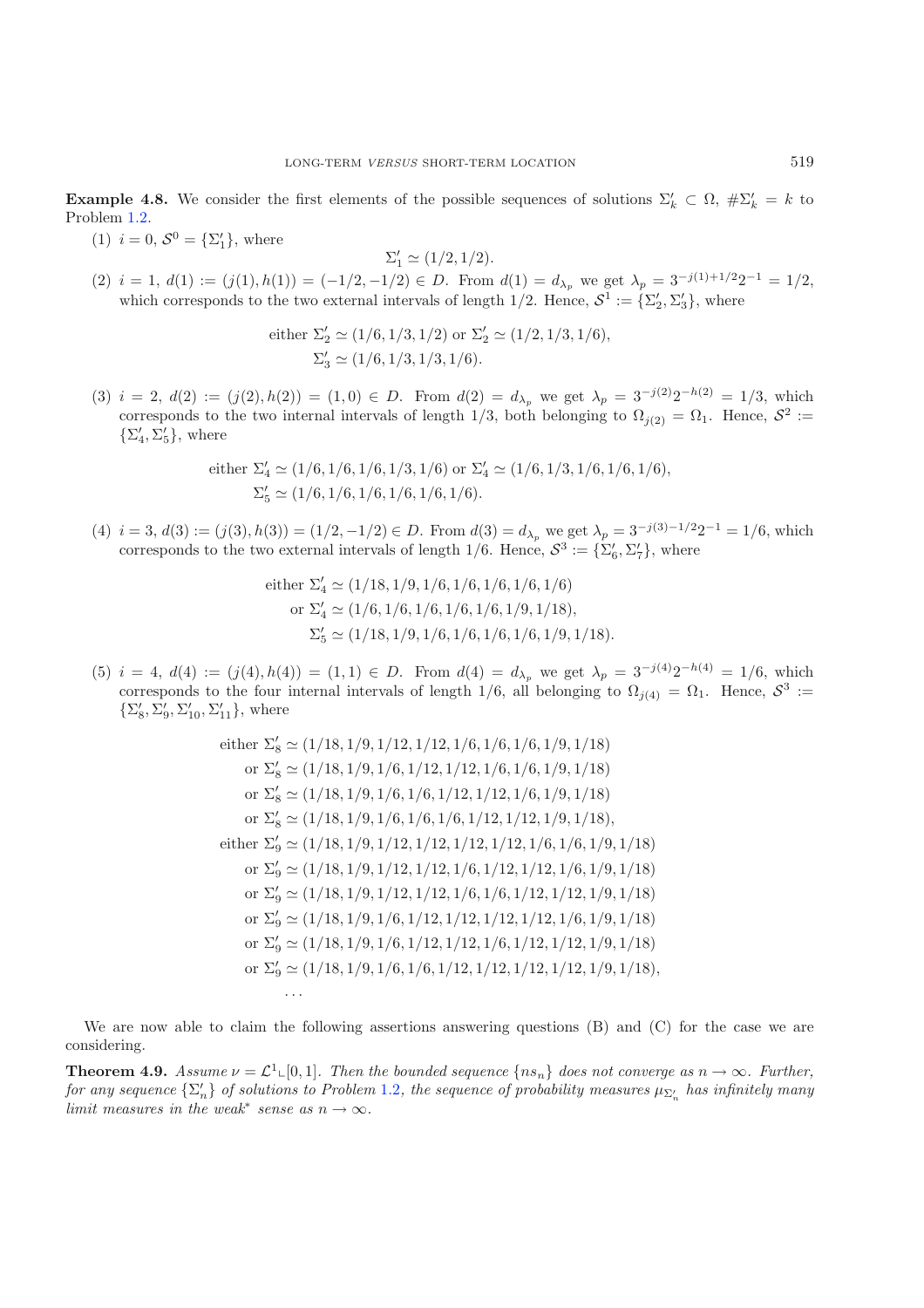*Proof.* Fixed a  $j \in \mathbb{N}$ , consider the sequence of indices  $k_n$  such that  $\Sigma'_{k_n}$  induces a subdivision of the set  $\Omega_j$ into 2<sup>n</sup> equal subintervals while the partition of Ω corresponding to  $\Sigma_{k_{n+1}}^{n}$  divides further one of the latter subintervals into two equal intervals. This means that the sequence of partitions corresponding to optimal sets  $\Sigma'_k$ , starting from  $k = k_n$  and up to  $k = k_n + 2^n$ , will be obtained by dividing into two equal parts at each step one of the  $2^n$  subintervals in  $\Omega_j$ . Set now

$$
a_n := \int_{[0,1]\setminus\Omega_j} \operatorname{dist}(x, \Sigma'_{k_n}) dx \quad \text{and} \quad b_n := \int_{\Omega_j} \operatorname{dist}(x, \Sigma'_{k_n}) dx.
$$

Fix an arbitrary dyadic number  $\lambda \in (0, 1)$  and consider the new sequence of indices  $k'_n := k_n + \lambda 2^n$ , so that the partition of  $\Omega$  corresponding to  $\Sigma_{k'_n}$  coincides with that corresponding to  $\Sigma_{k_n}$  up to the fact that some of the subintervals in  $\Omega_0$ , namely, a fraction  $\lambda$  of the total, have been split in two parts. This implies that

$$
k'_{n}l_{k'_{n}} = k'_{n}F(\Sigma'_{k'_{n}}) = (k_{n} + \lambda 2^{n})(a_{n} + (1 - \lambda/2)b_{n}),
$$

splitting an interval in two equal parts reduces the average distance from its points to  $\Sigma$  by a factor two. Mind that

$$
k_n l_{k_n} = k_n F(\Sigma'_{k_n}) = k_n (a_n + b_n),
$$

and assume by contradiction that,  $\lim_k k l_k$  exists. Then  $\lim_k k'_n l_{k'_n} = \lim_k k_n l_{k_n}$ , and hence,

$$
(k_n + \lambda 2^n) \left( a_n + \left( 1 - \frac{\lambda}{2} \right) b_n \right) - k_n (a_n + b_n)
$$
  
=  $\lambda \left( 2^n a_n - \frac{1}{2} k_n b_n + \left( 1 - \frac{\lambda}{2} \right) 2^n b_n \right)$   
=  $\lambda \left( 2^n a_n - \frac{1}{2} k_n b_n + \frac{1}{9} \left( 1 - \frac{\lambda}{2} \right) \right) \to 0$ 

as  $n \to \infty$ . Therefore,  $2^n a_n - k_n b_n/2 \to \lambda/18 - 1/9$  as  $n \to \infty$ , which means that, taking two different dyadic values of  $\lambda \in (0,1)$ , the sequence  $\{2^n a_n - k_n b_n/2\}$  has two different limits. This contradiction proves the first claim.

To prove the second claim, we first show that the limit measures of the sequence  $\{\mu_{\Sigma'_l}\}$  are not unique, where  $l \in [k_n, k_n + 2^n]$ . To this aim, suppose by contradiction that all the subsequences of the above sequence converge in the weak<sup>∗</sup> sense to the same limit measure  $\mu$  as  $n \to \infty$ . In particular, this is the case of  $\{\mu_{\Sigma'_i}\}$  $\{k_n\}$ , which clearly then converges to a uniform measure over  $\Omega_j$  since the points of  $\Sigma'_{k_n}$  are uniformly distributed over  $\Omega_j$ . Observing that  $k_n \geq 2^n$ , and hence

$$
1/(1+\lambda) \le k_n/k'_n \le 1,
$$

we may assume without loss of generality that up to extracting a subsequence of  $k_n$  (not relabeled), the sequence  ${k_n/k'_n}$  converges to some finite limit. Hence

$$
1 = \lim_{n \to \infty} \frac{\mu_{\Sigma'_{k_n}}(\Omega_j)}{\mu_{\Sigma'_{k_n}}(\Omega_j)} = \lim_{n \to \infty} \frac{(1+\lambda)2^n/k'_n}{2^n/k_n} = (1+\lambda) \lim_{n \to \infty} \frac{k_n}{k'_n},
$$

which gives  $\lim_{n} k_n / k'_n \neq 1$ . But since

$$
\mu_{\Sigma'_{k'_n}}(\Omega_j)=\frac{k_n}{k'_n}\mu_{\Sigma'_{k_n}}(\Omega_j)+\frac{\lambda 2^n}{k'_n},
$$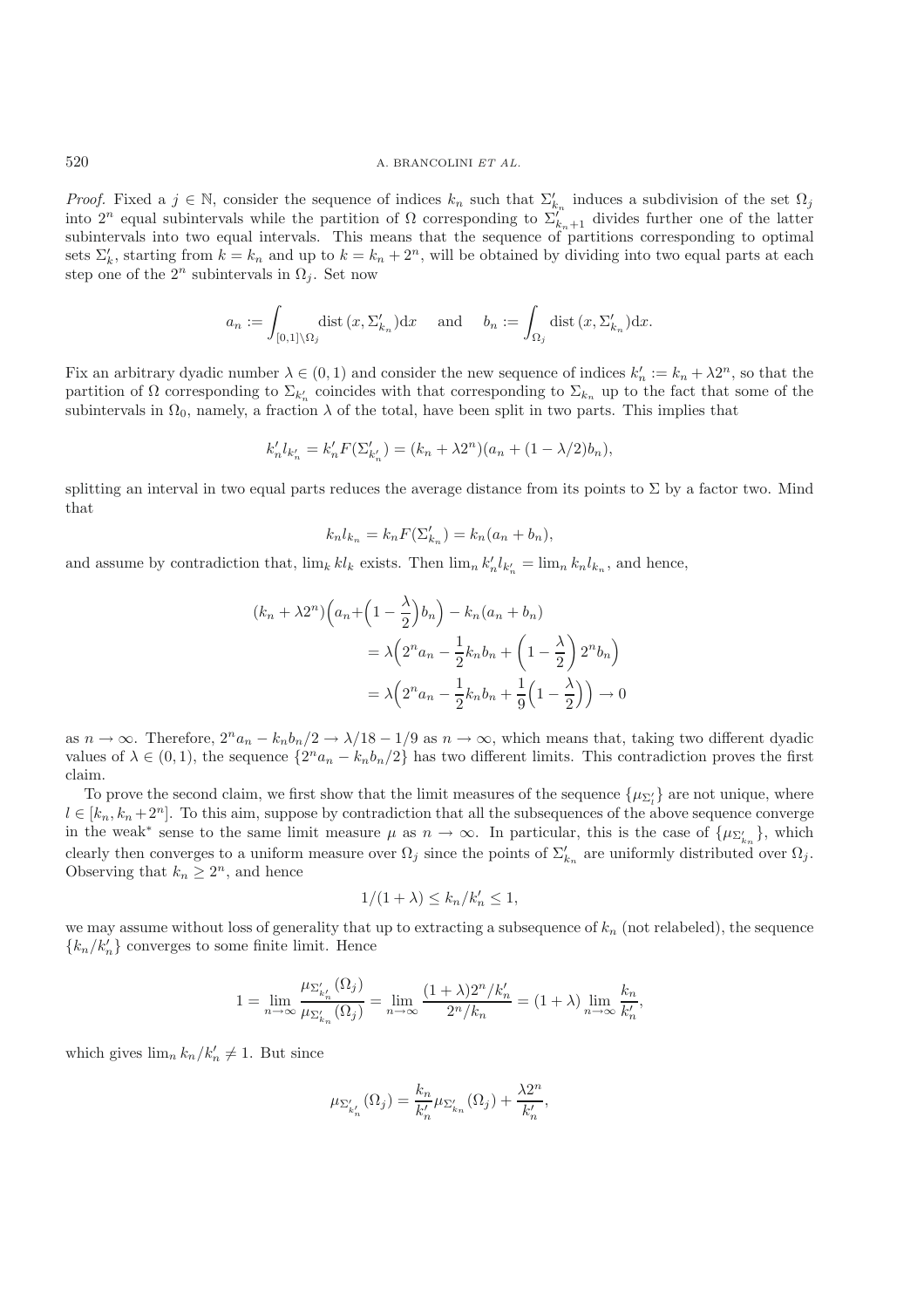<span id="page-12-1"></span>

<span id="page-12-0"></span>FIGURE 1. Plot of  $s_n/l_n$  for the case of uniform density over [0, 1].

then passing to a limit in the above relationship as  $n \to \infty$ , we get

$$
\mu(\Omega_j) = \lim_{n \to \infty} \frac{k_n}{k'_n} \mu(\Omega_j) + \lim_{n \to \infty} \frac{\lambda 2^n}{k'_n}
$$

$$
= \mu(\Omega_j) \lim_{n \to \infty} \frac{k_n}{k'_n} + \lim_{n \to \infty} \left(1 - \frac{k_n}{k'_n}\right).
$$

Minding that  $\lim_{n} k_n / k'_n \neq 1$ , the above relationship is only possible when  $\mu(\Omega_j) = 1$ , *i.e.* when the unique limit measure  $\mu$  is concentrated on  $\Omega_i$ , which is clearly not the case because

$$
\mu(\Omega_{j+1}) \ge \frac{\mu(\Omega_j)}{3}.\tag{4.1}
$$

To verify the latter inequality, it is enough to notice that

$$
\frac{\mu_{\Sigma'_{k_n}}(\Omega_{j+1})}{\mu_{\Sigma'_{k_n}}(\Omega_j)} = \frac{2^h + 1}{2^n + 1}, \text{ with } (j, n) \succ (j+1, h),
$$

so that  $h \ge n - \log 3/\log 2$ , which gives [\(4.1\)](#page-12-0) in the limit as  $n \to \infty$ .

At last, to show that the limit measures of the sequence  $\{\mu_{\Sigma'_n}\}$  are infinite, it is enough to vary  $j \in \mathbb{N}$ .  $\Box$ 

<span id="page-12-2"></span>In Figure [1](#page-12-1) we provide a graph of  $s_n/l_n$  for the case we are considering calculated according to the algorithm given by Theorem [4.5](#page-9-0) and Corollary [4.6.](#page-9-1)

**Theorem 4.10.** No sequence  $\{\Sigma'_n\}$  of solutions to Problem [1.2](#page-1-1) *(with*  $\nu$  *uniform measure on* [0,1]*)* has the *Lebesgue measure*  $\mathcal{L}^1 \llcorner [0,1]$  *as a limit measure of some subsequence of*  $\mu_{\Sigma'_n}$  *in the weak\* sense as*  $n \to \infty$ *.* 

*Proof.* By using Corollary [4.6,](#page-9-1) to any k we can associate a set  $\Omega_j$  in the following way. Let  $i \in \mathbb{N}$  be such that  $\Sigma'_k \in \mathcal{S}^i$ . Consider now the pair  $(j(i), h(i)) \in D$  corresponding to the index i, and set  $j := j(i)$ . The index  $j = j[k]$  associated to a set  $\Sigma'_k$  represents the set  $\Omega_j$  where we last put a point in building  $\Sigma'_k$  and also the set  $\Omega_j$  which is being divided in a dyadic way by the optimal sequence at step k. Namely, if we look at the points composing  $\Sigma'_{k}$ , we see the following picture.

• For every  $j > \max_{k' \leq k} j[k']$  no point of  $\Sigma_k$  belongs to  $\Omega_j$ .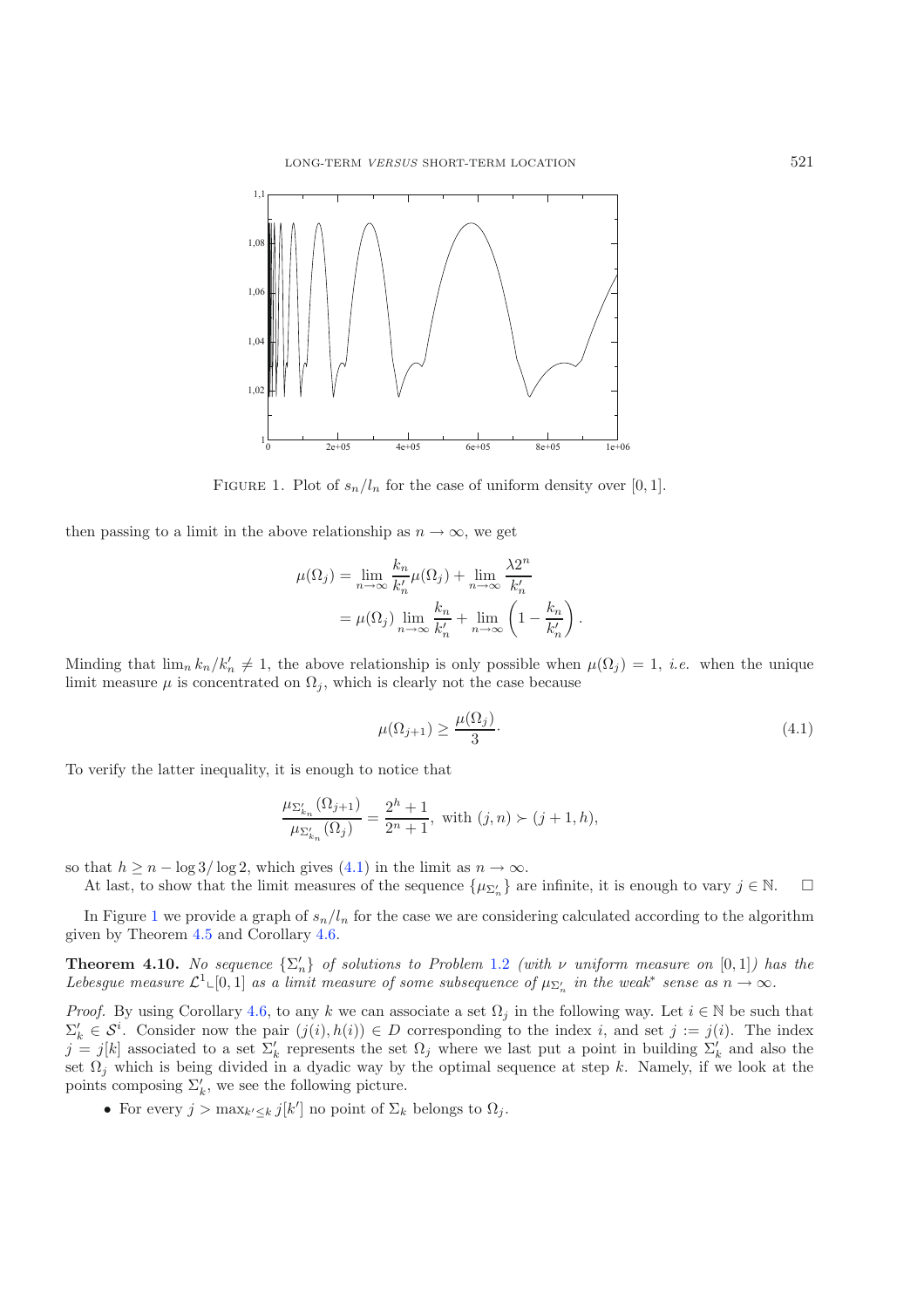- Every  $\Omega_j$  with  $j \leq \max_{k' \leq k} j[k']$  and  $j \neq j[k]$  contains a certain number  $2^h$  of points of  $\Sigma'_k$  (precisely we have  $h = \max\{h : (j, h) \prec (j[k], k)\}\)$ .
- At last, in  $\Omega_{j[k]}$  we cannot exactly predict the number of points of  $\Sigma'_{k}$ .

Up to choosing a subsequence of n (not relabeled), we can suppose the existence of two distinct indices  $j_1$  and  $j_2$  such that for any n (from the chosen subsequence) we have  $j[n] \neq j_1$ , and  $j[n] \neq j_2$ . Extracting a further subsequence of n (again not relabeled), we may assume that  $\max_{k' \leq n} j[k'] \geq (j_1 \vee j_2)$ , and hence the number of neighborhood is a person of two This peace that if we get use the number of points of  $\Sigma'_n$  in the sets  $\Omega_{j_1}$  and  $\Omega_{j_2}$  is a power of two. This means that, if we set  $\mu_n := \mu_{\Sigma'_{k_n}}$  and we suppose  $\mu_n \stackrel{*}{\rightharpoonup} \mu = \mathcal{L}^1 \llcorner [0,1]$  in the weak<sup>\*</sup> sense as  $n \to \infty$ , we get

$$
2^{\lambda(n,j_1,j_2)} = \frac{\mu_n(\Omega_{j_1})}{\mu_n(\Omega_{j_2})} \to \frac{\mu(\Omega_{j_1})}{\mu(\Omega_{j_2})} = 3^{j_2 - j_1},
$$

where  $\lambda(n, j_1, j_2)$  is an integer exponent depending only on n,  $j_1$  and  $j_2$ . Yet this is a contradiction as a sequence of powers of two can converge only to  $0, +\infty$  or a power of two. of powers of two can converge only to  $0, +\infty$  or a power of two.

The above theorem gives a rigorous formulation of the insight of the authors of [\[17](#page-15-3)] who noticed that a short-term strategy in the above one-dimensional situation, compared to other allocation policies, induces "a more uniformly spaced allocation yet not *completely uniform*".

#### **Corollary 4.11.** *One has*

$$
1 < \liminf_{n \to \infty} s_n/l_n < \limsup_{n \to \infty} s_n/l_n,
$$

### *if*  $\nu$  *is the uniform measure over* [0, 1]*.*

*Proof.* The second inequality is just the reformulation of the first claim of Theorem [4.9](#page-10-0) minding Corollary [2.2.](#page-3-0) To prove the first inequality, note that  $s_n \geq l_n$ , while, should the above liminf be equal to one, we could build a subsequence  $\{\Sigma'_{k_n}\}\$  of solutions to short-term Problem [1.2](#page-1-1) such that the respective sequence of measures  $\{\mu_{\Sigma'_{k_n}}\}$  is asymptotically optimal for the sequence of functionals  $\{\mathfrak{F}_{k_n}\}_n$  defined by [\(2.2\)](#page-2-2). From general results in Γ-convergence theory we would obtain  $\mu_{\Sigma_{k_n}} \stackrel{*}{\to} \bar{\mu}$  in the weak<sup>\*</sup> sense as  $n \to \infty$ , where  $\bar{\mu}$  is the limit measure for the long-term Problem [1.1,](#page-1-0) *i.e.* the Lebesgue measure over [0, 1], which contradicts Theorem [4.10.](#page-12-2)

#### 5. Concluding remarks and open problems

We conclude the paper by a list of remarks and open problems regarding the model studied in this paper, which we consider to be interesting for further study.

**Question I**. It seems interesting to understand whether the phenomena studied in Section [4](#page-6-0) (*e.g.* non existence of the limit of  $s_n/l_n$ , the fact that the respective limin is strictly greater than one, non-uniqueness of the limit measures for the short-term location problem, etc.) for the case  $\nu = \mathcal{L}^1\llcorner [0,1]$  occur in the case of generic measure  $\nu$  in one-dimensional case  $d = 1$ . Further, it seems to be important for applications to characterize completely the limit measures of the short-term problem and to obtain sharp estimates on  $\liminf_{n\to\infty} s_n/l_n$ and  $\limsup_{n\to\infty} s_n/l_n$  even for the uniform measure  $\nu$ . In the latter case, the numerical computation provided in this paper (Fig. [1\)](#page-12-1) suggests that both limits are close to 1. In practice, one could assume that asymptotically the value of the functional in the short-term problem is almost the same as in the long-term one, which would give a rigorous statement of the idea first suggested in [\[17\]](#page-15-3).

**Question II**. In the case of the generic space dimension  $d > 1$  we are able to prove only the asymptotic order estimate of the value of the functional in the short-term problem. It seems therefore important to study the above posed problems for generic space dimension even in the simplest case when, say,  $\nu$  is the uniform measure on the unit ball or on the unit square. Figure [2](#page-14-0) shows what one can expect about the behavior of  $s_n$  in the case of a uniform density on a unit square (for convenience, the normalized values  $s_n/l_n^{\infty}$  are provided, where  $l_n^{\infty} := n^{-1/d} \theta_2 ||f||_{d/(d+1)}$  stands for the asymptotical value of the long-term minima according to Th. [2.1\)](#page-2-3), while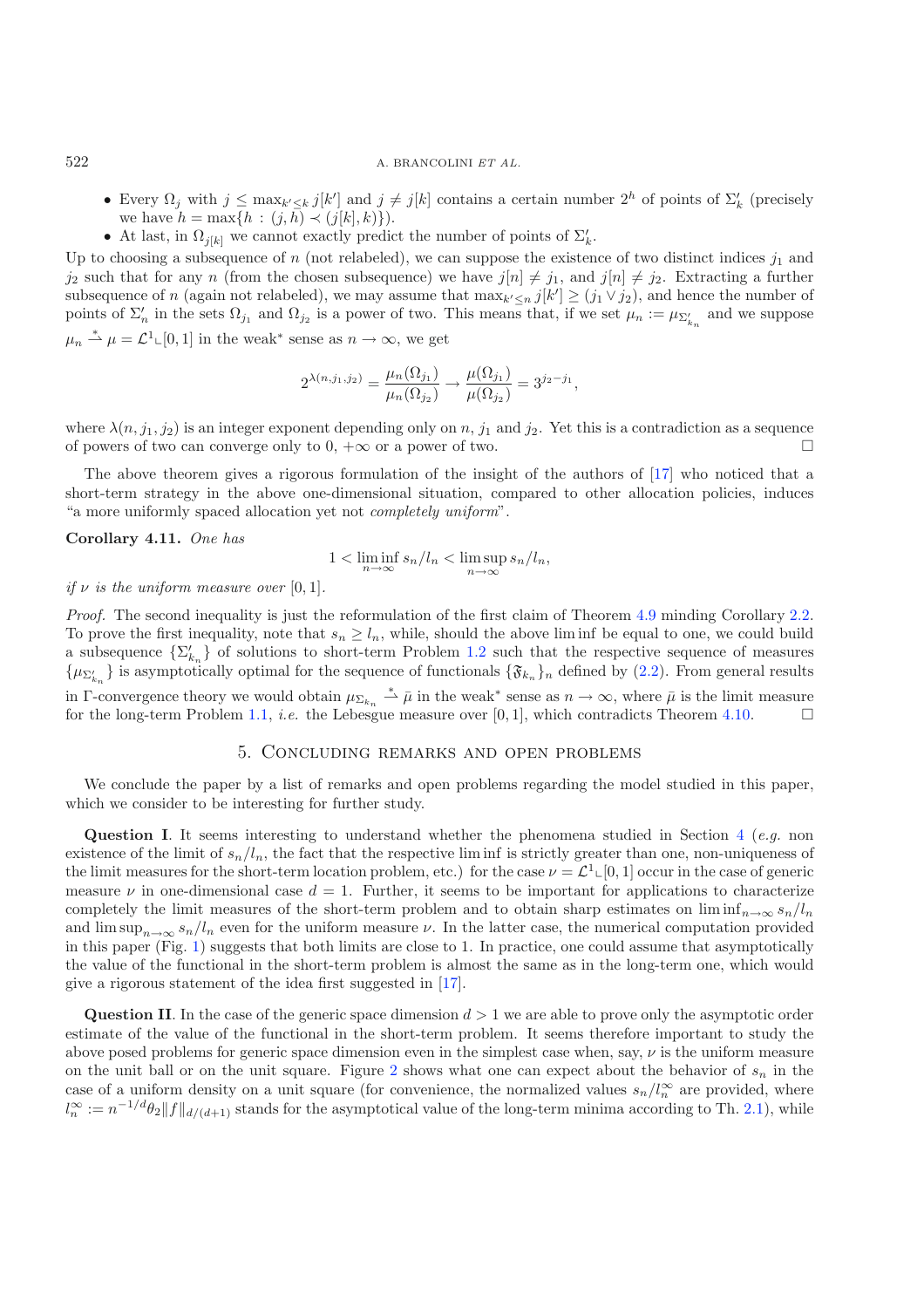<span id="page-14-0"></span>

FIGURE 2. Plot of  $s_n/l_n^{\infty}$  for the case of a uniform density on a unit square.

<span id="page-14-1"></span>

Figure 3. Short-term location for the case of a uniform density on a unit square of (left) the first 9 points (right) 1000 points.

Figure [3](#page-14-1) shows how the distribution of points in this case looks like. Both figures are obtained by a numerical calculation on a uniform  $200 \times 200$  grid. We just point out that the plot of  $n \mapsto s_n/l_n^{\infty}$  in principle may depend on the sequence  $\Sigma'_n$ , *i.e.* on the history. It seems important therefore to understand whether  $\lim_{n} s_n/l_n$  depends on the sequence  $\Sigma_n'$ . More results of numerical computations for the short-term optimal location problem can be found on the web page [\[18\]](#page-15-8).

**Question III**. At last, it is natural to mention here a similar problem introduced in [\[7](#page-15-9)] and sometimes called *irrigation problem* (see [\[4](#page-15-10)[–6](#page-15-11)[,12](#page-15-12)[–14](#page-15-13)]) on minimization of the average distance functional, but over compact connected sets of finite length, rather than discrete sets of points (as in this paper). The statement of such a problem is obtained by replacing the constraint on cardinality  $\#\Sigma$  of the unknown minimizer  $\Sigma$  in the location problem by the similar constraint on the one-dimensional Hausdorff measure  $\mathcal{H}^1(\Sigma)$ . The problem is therefore that of finding a minimizer of the cost  $F: \Sigma \mapsto \int_{\Omega} \text{dist}(x, \Sigma) d\nu(x)$  over all compact and connected sets  $\Sigma \subset \overline{\Omega}$ <br>satisfying  $\mathcal{H}^1(\Sigma) \leq l$  with given  $l > 0$ . This problem, which again can be interpreted as the l satisfying  $\mathcal{H}^1(\Sigma) \leq l$  with given  $l > 0$ . This problem, which again can be interpreted as the long-term one, admits also a natural short-term approach. Namely, by letting the parameter  $l$  increase, we would like to find an irrigation set  $\Sigma$  which increases continuously with l, in such a way that the functional F decreases